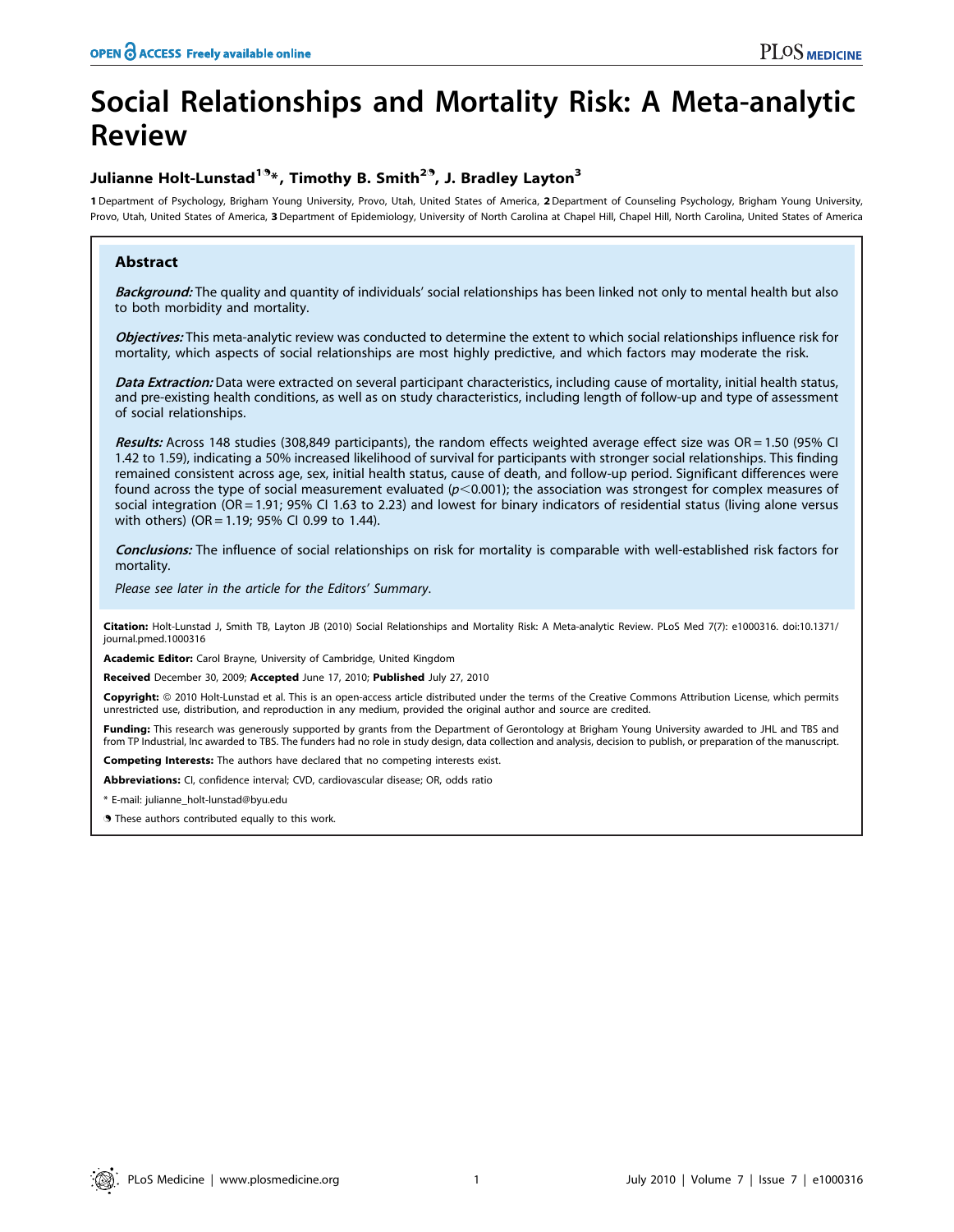# Introduction

''Social relationships, or the relative lack thereof, constitute a major risk factor for health—rivaling the effect of well established health risk factors such as cigarette smoking, blood pressure, blood lipids, obesity and physical activity''

—House, Landis, and Umberson; Science 1988 [1]

Two decades ago a causal association between social relationships and mortality was proposed after a review of five large prospective studies concluded that social relationships predict mortality [1]. Following the publication of this provocative review, the number of prospective studies of mortality that included measures of social relationships increased exponentially. Although the inverse association between social relationships and nonsuicide mortality has received increased attention in research, neither major health organizations nor the general public recognize it as a risk factor for mortality. This may be due in part to the fact that the literature has become unwieldy, with wide variation in how social relationships are measured across a large number of studies and disappointing clinical trials [2]. ''Social relationships'' has perhaps become viewed as a fuzzy variable, lacking the level of precision and control that is preferred in biomedical research. Thus, the large corpus of relevant empirical research is in need of synthesis and refinement.

Current evidence also indicates that the quantity and/or quality of social relationships in industrialized societies are decreasing. For instance, trends reveal reduced intergenerational living, greater social mobility, delayed marriage, dual-career families, increased single-residence households, and increased age-related disabilities [3,4]. More specifically, over the last two decades there has been a three-fold increase in the number of Americans who report having no confidant—now the modal response [3]. Such findings suggest that despite increases in technology and globalization that would presumably foster social connections, people are becoming increasingly more socially isolated. Given these trends, understanding the nature and extent of the association between social relationships and mortality is of increased temporal importance.

There are two general theoretical models that propose processes through which social relationships may influence health: the stress buffering and main effects models [5]. The buffering hypothesis suggests that social relationships may provide resources (informational, emotional, or tangible) that promote adaptive behavioral or neuroendocrine responses to acute or chronic stressors (e.g., illness, life events, life transitions). The aid from social relationships thereby moderates or buffers the deleterious influence of stressors on health. From this perspective, the term social support is used to refer to the real or perceived availability of social resources [6]. The main effects model proposes that social relationships may be associated with protective health effects through more direct means, such as cognitive, emotional, behavioral, and biological influences that are not explicitly intended as help or support. For instance, social relationships may directly encourage or indirectly model healthy behaviors; thus, being part of a social network is typically associated with conformity to social norms relevant to health and self-care. In addition, being part of a social network gives individuals meaningful roles that provide self-esteem and purpose to life [7,8].

Social relationships have been defined and measured in diverse ways across studies. Despite striking differences, three major components of social relationships are consistently evaluated [5]: (a) the degree of integration in social networks [9], (b) the social interactions that are intended to be supportive (i.e., received social

support), and (c) the beliefs and perceptions of support availability held by the individual (i.e., perceived social support). The first subconstruct represents the structural aspects of social relationships and the latter two represent the functional aspects. Notably, these different subconstructs are only moderately intercorrelated, typically ranging between  $r = 0.20$  and 0.30 [9,10]. While all three components have been shown to be associated with morbidity and mortality, it is thought that each may influence health in different ways [11,12]. Because it is presently unclear whether any single aspect of social relationships is more predictive than others, synthesis of data across studies using several types of measures of social relationships would allow for essential comparisons that have not been conducted on such a large scale.

Empirical data suggest the medical relevance of social relationships in improving patient care [13], increasing compliance with medical regimens [13], and promoting decreased length of hospitalization [14,15]. Likewise, social relationships have been linked to the development [16,17] and progression [18–21] of cardiovascular disease [22]—a leading cause of death globally. Therefore, synthesis of the current empirical evidence linking social relationships and mortality, along with clarifications of potential moderators, may be particularly relevant to public health and clinical practice for informing interventions and policies aimed at reducing risk for mortality.

To address these issues, we conducted a meta-analysis of the literature investigating the association between social relationships and mortality. Specifically, we addressed the following questions: What is the overall magnitude of the association between social relationships and mortality across research studies? Do structural versus functional aspects of social relationships differentially impact the risk for mortality? Is the association moderated by participant characteristics (age, gender, health status, cause of mortality) or by study characteristics (length of clinical follow-up, inclusion of statistical controls)? Is the influence of social relationships on mortality a gradient or threshold effect?

# Methods

# Identification of Studies

To identify published and unpublished studies of the association between social relationships and mortality, we used three techniques. First, we conducted searches of studies from January 1900 to January 2007 using several electronic databases: Dissertation Abstracts, HealthSTAR, Medline, Mental Health Abstracts, PsycINFO, Social Sciences Abstracts, Sociological Abstracts via SocioFile, Academic Search Premier, ERIC, and Family & Society Studies Worldwide. To capture the broadest possible sample of relevant articles, we used multiple search terms, including mortality, death, decease(d), died, dead, and remain(ed) alive, which were crossed with search words related to social relationships, including the terms social and interpersonal linked to the following words: support, network, integration, participation, cohesion, relationship, capital, and isolation To reduce inadvertent omissions, we searched databases yielding the most citations (Medline, PsycINFO) two additional times. Next, we manually examined the reference sections of past reviews and of studies meeting the inclusion criteria to locate articles not identified in the database searches. Finally, we sent solicitation letters to authors who had published three or more articles on the topic.

# Inclusion Criteria

We included in the meta-analysis studies that provided quantitative data regarding individuals' mortality as a function of social relationships, including both structural and functional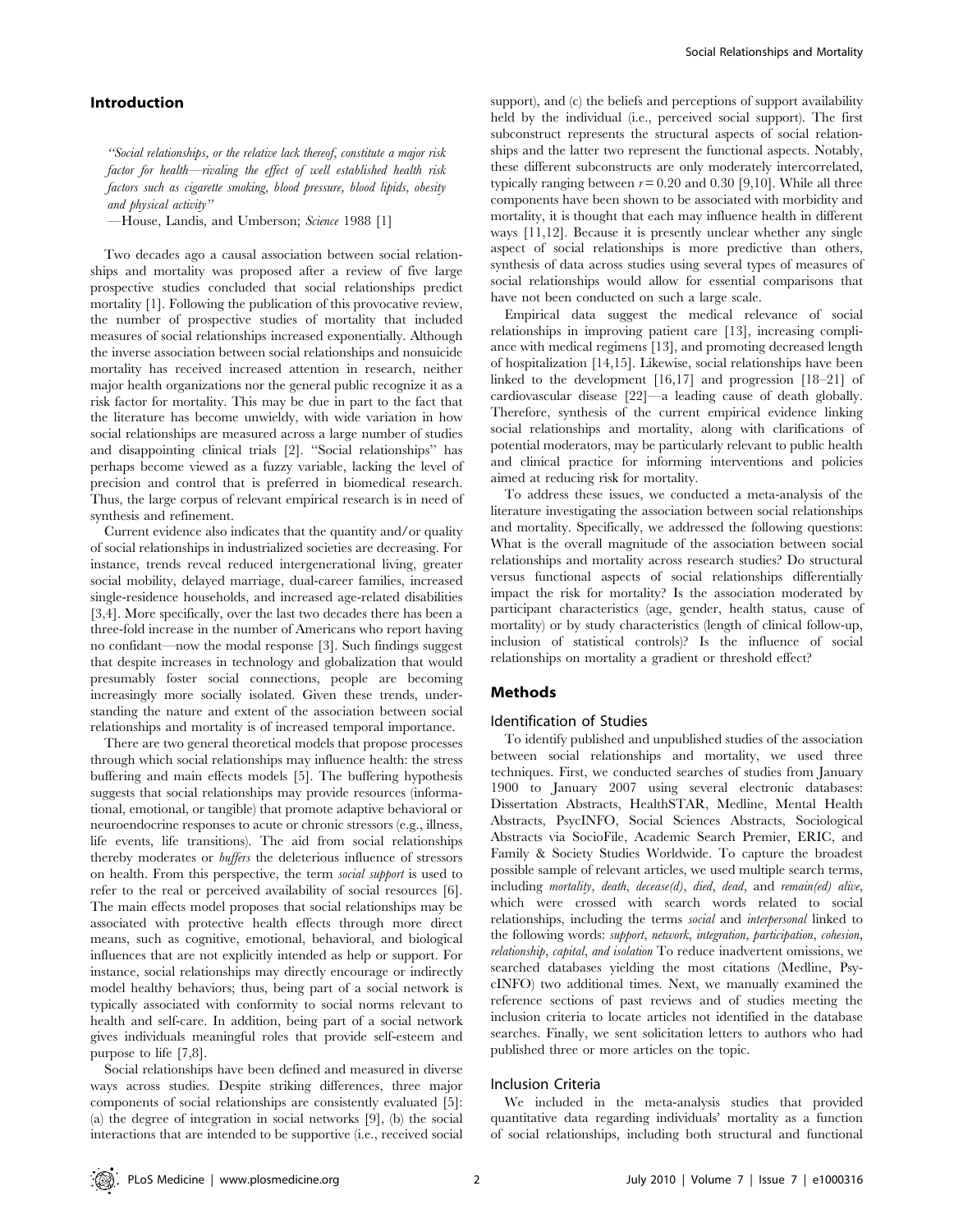aspects [23]. Because we were interested in the impact of social relationships on disease, we excluded studies in which mortality was a result of suicide or injury. We also excluded studies in which the only measurement of social support was an intervention provided within the context of the study (e.g., support group), the source of social support was nonhuman (e.g., a pet or higher power), or the social support was provided to others (i.e., giving support to others or measures of others' benefit from the support provided) rather than to the individual tracked for mortality status. We coded studies that included participant marital status as one of several indicators of social support, but we excluded studies in which marital status was the only indicator of social support. We also excluded studies in which the outcome was not explicitly and solely mortality (e.g., combined outcomes of morbidity/mortality). Reports with exclusively aggregated data (e.g., census-level statistics) were also excluded. Manuscripts coded were all written in English, which accounted for 98% of the total retrieved. See Figure 1 for additional details.

#### Data Abstraction

To increase the accuracy of coding and data entry, each article was initially coded by two raters. Subsequently, the same article was independently coded by two additional raters. Coders extracted several objectively verifiable characteristics of the studies: (a) the number of participants and their composition by age, gender, marital status, distress level, health status, and preexisting health conditions (if any), as well as the percentage of smokers and percentage of physically active individuals, and, of course, the cause of mortality; (b) the length of follow up; (c) the research design; and (d) the aspect of social relationships evaluated.

Data within studies were often reported in terms of odds ratios (ORs), the likelihood of mortality across distinct levels of social relationships. Because OR values cannot be meaningfully aggregated, all effect sizes reported within studies were transformed to the natural log OR (lnOR) for analyses and then transformed back to OR for interpretation. When effect size data were reported in any metric other than OR or lnOR, we transformed those values using statistical software programs and macros (e.g., Comprehensive Meta-Analysis [24]). In some cases when direct statistical transformation proved impossible, we calculated the corresponding effect sizes from frequency data in matrices of mortality status by social relationship status. When frequency data were not reported, we recovered the cell probabilities from the reported ratio and marginal probabilities. When survival analyses (i.e., hazard ratios) were reported, we calculated the effect size from the associated level of statistical



# Figure 1. Flow diagram.

doi:10.1371/journal.pmed.1000316.g001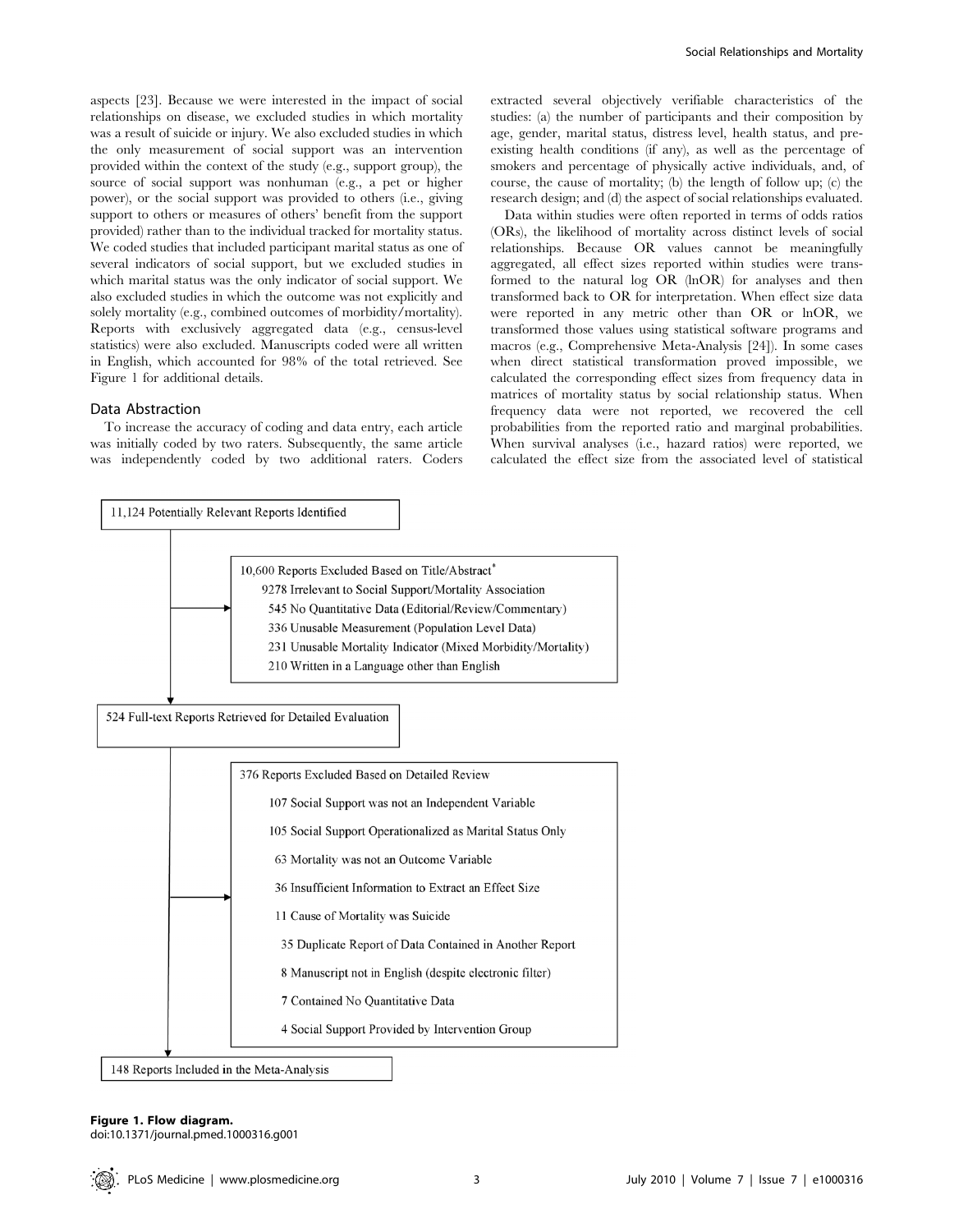significance, often derived from 95% confidence intervals (CIs). Across all studies we assigned OR values less than 1.00 to data indicative of increased mortality and OR values greater than 1.00 to data indicative of decreased mortality for individuals with relatively higher levels of social relationships.

When multiple effect sizes were reported within a study at the same point in time (e.g., across different measures of social relationships), we averaged the several values (weighted by standard error) to avoid violating the assumption of independent samples. In such cases, the aggregate standard error value for the lnOR were estimated on the basis of the total frequency data without adjustment for possible correlation among the averaged values. Although this method was imprecise, the manuscripts included in the meta-analysis did not report the information necessary to make the statistical adjustments, and we decided not to impute values given the wide range possible. In analyzing the data we used the shifting units of analysis approach [25] which minimizes the threat of nonindependence in the data while at the same time allowing more detailed follow-up analyses to be conducted (i.e., examination of effect size heterogeneity).

When multiple reports contained data from the same participants (publications of the same database), we selected the report containing the whole sample and eliminated reports of subsamples. When multiple reports contained the same whole sample, we selected the one with the longest follow-up duration. When multiple reports with the same whole sample were of the same duration, we selected the one reporting the greatest number of measures of social relationships.

In cases where multiple effect sizes were reported across different levels of social relationships (i.e., high versus medium, medium versus low), we extracted the value with the greatest contrast (i.e., high versus low). When a study contained multiple effect sizes across time, we extracted the data from the longest follow-up period. If a study used statistical controls in calculating an effect size, we extracted the data from the model utilizing the fewest statistical controls so as to remain as consistent as possible across studies (and we recorded the type and number of covariates used within each study to run post hoc comparative analyses). We coded the research design used rather than estimate risk of individual study bias. The coding protocol is available from the authors.

The majority of information obtained from the studies was extracted verbatim from the reports. As a result, the inter-rater agreement was quite high for categorical variables (mean Cohen's  $kappa = 0.73$ ,  $SD = 0.13$  and for continuous variables (mean intraclass correlation  $[26] = 0.80$ ,  $SD = .14$ ). Discrepancies across coding pairs were resolved through further scrutiny of the manuscript until consensus was obtained.

Aggregate effect sizes were calculated using random effects models following confirmation of heterogeneity. A random effects approach produces results that generalize beyond the sample of studies actually reviewed [27]. The assumptions made in this meta-analysis clearly warrant this method: The belief that certain variables serve as moderators of the observed association between social relationships and mortality implies that the studies reviewed will estimate different population effect sizes. Random effects models take such between-studies variation into account, whereas fixed effects models do not [28]. In each analysis conducted, we examined the remaining variance to confirm that random effects models were appropriate.

# Results

participants, with 51% from North America, 37% from Europe, 11% from Asia, and 1% from Australia. Across all studies, the average age of participants at initial evaluation was 63.9 years, and participants were evenly represented across sex (49% female, 51% male). Of the studies examined, 60% involved community samples, but 24% examined individuals receiving outpatient medical treatment, and 16% utilized patients in inpatient medical settings. Of studies involving patients with a pre-existing diagnosis, 44% were specific to cardiovascular disease (CVD), 36% to cancer, 9% to renal disease, and the remaining 11% had a variety of conditions including neurological disease. Research reports most often (81%) considered all-cause mortality, but some restricted evaluations to mortality associated with cancer (9%), CVD (8%), or other causes (2%). Participants were followed for an average of 7.5 years  $(SD= 7.1, \text{range} = 3 \text{ months to } 58 \text{ years})$ , with an average of 29% of the participants dying within each study's follow-up period.

# Omnibus Analysis

Across 148 studies, the random effects weighted average effect size was OR = 1.50 (95% confidence interval  $\text{[CI]} = 1.42$  to 1.59), which indicated a 50% increased likelihood of survival as a function of stronger social relations. Odds ratios ranged from 0.77 to 6.50, with substantial heterogeneity across studies  $(I^2 = 81\%$ [95% CI = 78% to 84%];  $Q_{(147)} = 790$ ,  $p < 0.001$ ;  $\tau^2 = 0.07$ ), suggesting that systematic effect size variability was unaccounted for. Thus factors associated with the studies themselves (e.g., publication status), participant characteristics (e.g., age, health status), and the type of evaluation of social relationships (e.g., structural social networks versus perceptions of functional social support) may have moderated the overall results. We therefore conducted additional analyses to determine the extent to which these variables moderated the overall results.

To assess the possibility of publication bias [177], we conducted several analyses. First, we calculated the fail-safe  $N$  [177] to be 4,274, which is the theoretical number of unpublished studies with effect sizes averaging zero (no effect) that would be needed to render negligible the omnibus results. Second, we employed the ''trim and fill'' methodology described by Duval and Tweedie [178,179] to estimate the number of studies missing due to publication bias, but this analysis failed to reveal any studies that would need to be created on the opposite side of the distribution, meaning that adjustment to the omnibus effect size was unnecessary. Third, we calculated both Egger's regression test and the alternative to that test recommended by Peters and colleagues [180] that is better suited to data in lnOR format. The results of both analyses failed to reach statistical significance  $(p>0.05)$ . Finally, we plotted a contour-enhanced funnel plot (Figure 2) [181]. The data obtained from this meta-analysis were fairly symmetrical with respect to their own mean; fewer than ten studies were ''missing'' on the left side of the distribution that would have made the plot symmetrical. Based on these several analyses, publication bias is unlikely to threaten the results.

# Moderation by Social Relationship Assessment, and by Participant and Study Characteristics

Given that structural versus functional components of social relationships may influence health in different ways [11,12], the high degree of heterogeneity observed in the omnibus results may have been due in part to differences between the components of social relationships evaluated within and across studies. Hence the remaining analyses separately evaluate effect sizes obtained from structural, functional, and combined (structural and functional) measures of social relationships. Table 2 provides definitions of the types and subtypes of social relationships evaluated.

Statistically nonredundant effect sizes were extracted from 148 studies ([29–176]; see Table 1). Data were reported from 308,849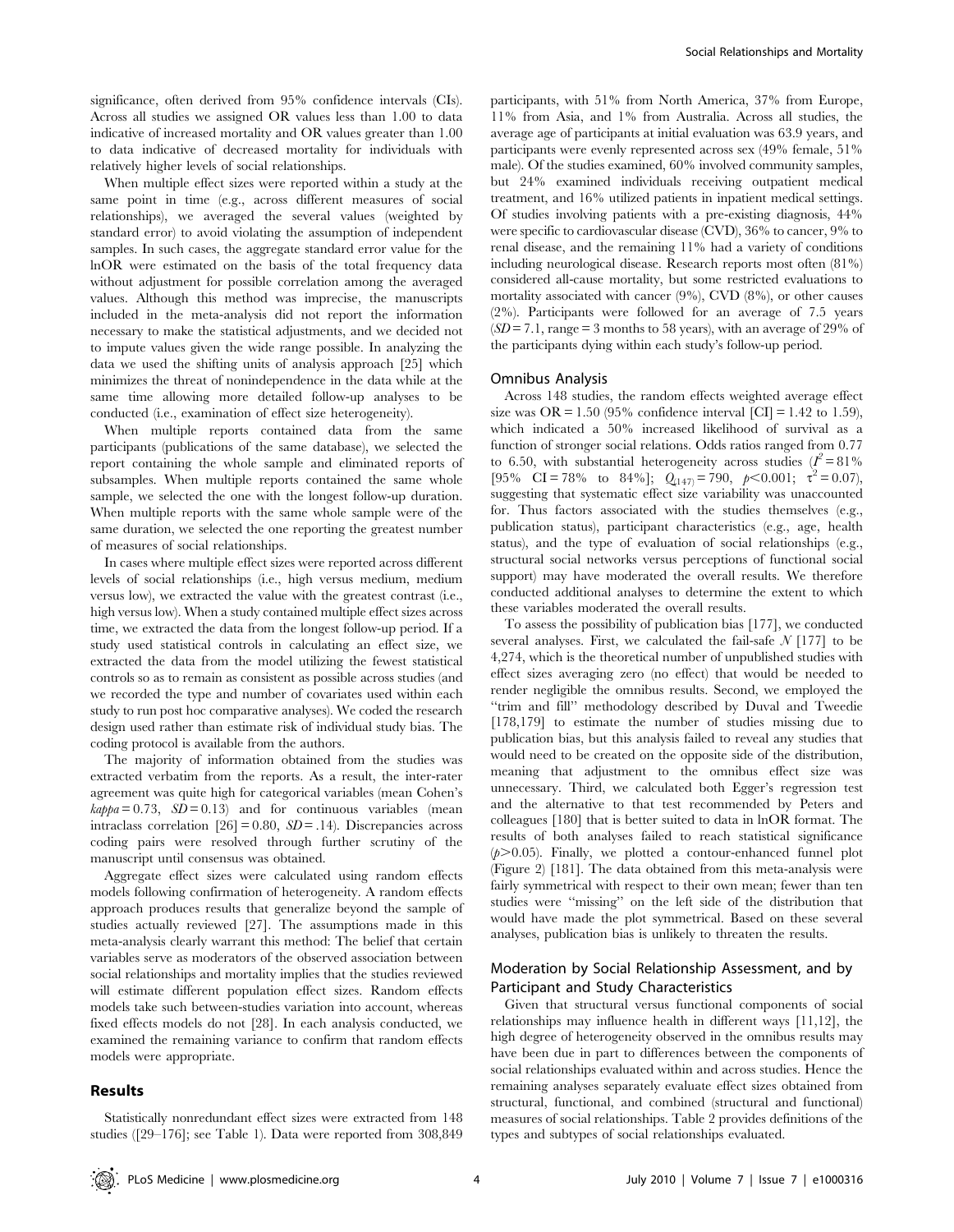Table 1. Overview of the 148 studies included in the meta-analysis.

| <b>Source</b>                   | <b>Total Number</b><br>of Participants | Average Age<br>at Intake | Location<br>of Study | <b>Study</b><br>Length | Cause of<br><b>Mortality</b> | <b>Social</b><br>Relationship<br>Measure | Original<br><b>Statistic</b><br>Metric | <b>InOR</b> | Standard<br>Error |
|---------------------------------|----------------------------------------|--------------------------|----------------------|------------------------|------------------------------|------------------------------------------|----------------------------------------|-------------|-------------------|
| Ahern et al., 1990 [29]         | 353                                    | 50                       | <b>USA</b>           | 1 <sub>y</sub>         | All-cause                    | Functional                               | M & SD                                 | 0.27        | 0.36              |
| Alter et al., 2006 [30]         | 3,138                                  | 64                       | Canada               | 5 y 4 m                | <b>CVD</b>                   | Combined                                 | Chi                                    | 0.06        | 0.15              |
| Anstey et al., 2002 [31]        | 2,065                                  | 78                       | Australia            | 9 y                    | All-cause                    | Structural                               | Freq                                   | 0.44        | 0.09              |
| Astrand et al., 1989 [32]       | 391                                    | 50                       | Sweden               | 22 y                   | All-cause                    | Combined                                 | OR                                     | 0.00        | 0.18              |
| Avlund et al., 1998 [33]        | 727                                    | 70                       | Denmark              | 11 <sub>y</sub>        | All-cause                    | Combined                                 | OR                                     | 0.40        | 0.16              |
| Avlund et al., 2004 [34]        | 565                                    | 75                       | Denmark,<br>Finland  | 5 y                    | All-cause                    | Structural                               | OR                                     | 0.54        | 0.22              |
| Barefoot et al., 2005 [35]      | 3,109                                  | 58                       | Denmark              | 7 y 2 m                | All-cause                    | Structural                               | p                                      | 0.15        | 0.12              |
| Berkman and Syme, 1979 [36]     | 4,765                                  | 47                       | <b>USA</b>           | 9у                     | All-cause                    | Structural                               | Freq                                   | 0.60        | 0.30              |
| Berkman et al., 2004 [37]       | 3,495                                  | 45                       | France               | 10 <sub>y</sub>        | All-cause                    | Structural                               | <b>RR</b>                              | 1.61        | 0.14              |
| Birket-Smith et al., 1989 [38]  | 128                                    | 73                       | Denmark              | 1 y                    | All-cause                    | Structural                               | R                                      | 0.37        | 0.33              |
| Blazer, 1982 [39]               | 331                                    | 72                       | <b>USA</b>           | 2y6m                   | All-cause                    | Combined                                 | <b>RR</b>                              | 1.05        | 0.30              |
| Blazer et al., 2001 [40]        | 3,664                                  | 73                       | <b>USA</b>           | 3y                     | All-cause                    | Combined                                 | OR                                     | 0.15        | 0.10              |
| Bowling, 1989 [41]              | 503                                    | 73                       | UK                   | 6 y                    | All-cause                    | Structural                               | Chi                                    | 0.51        | 0.16              |
| Brown et al., 2003 [42]         | 846                                    | <b>NR</b>                | <b>USA</b>           | 5 y                    | All-cause                    | Combined                                 | OR                                     | 0.01        | 0.22              |
| Brummet et al., 2005 [43]       | 2,711                                  | 62                       | <b>USA</b>           | 11 y 1m                | All-cause                    | Functional                               | p                                      | 0.25        | 0.17              |
| Burg et al., 2005 [44]          | 1,899                                  | 75                       | <b>USA</b>           | 2 y 5 m                | All-cause                    | Combined                                 | Freq                                   | 1.39        | 0.28              |
| Burns et al., 2005 [45]         | 147                                    | 63                       | Australia            | 7y4m                   | Cancer                       | Combined                                 | Combin                                 | 0.45        | 0.31              |
| Butow et al., 1999 [46]         | 125                                    | 55                       | Australia            | 2 y                    | Cancer                       | Combined                                 | p                                      | 0.35        | 0.33              |
| Bygren et al., 1996 [47]        | 12,675                                 | 43                       | Sweden               | 9 y                    | All-cause                    | Structural                               | Freq                                   | 0.41        | 0.07              |
| Case et al., 1992 [48]          | 1,195                                  | 59                       | Canada, USA 4 y 2 m  |                        | <b>CVD</b>                   | Structural                               | RR                                     | 0.68        | 0.25              |
| Cassileth et al., 1988 [49]     | 203                                    | 60                       | <b>USA</b>           | 8 y                    | Cancer                       | Structural                               | Combin                                 | $-0.03$     | 0.26              |
| Ceria et al., 2001 [50]         | 1,786                                  | 78                       | <b>USA</b>           | 6у                     | All-cause                    | Structural                               | <b>RR</b>                              | 1.01        | 0.12              |
| Chacko et al., 1996 [51]        | 94                                     | 53                       | <b>USA</b>           | 4 y 8 m                | <b>CVD</b>                   | Functional                               | Chi                                    | 0.92        | 0.39              |
| Christensen et al., 1999 [52]   | 133                                    | 29                       | <b>USA</b>           | 58 y 2m                | All-cause                    | Combined                                 | Chi                                    | 0.98        | 0.32              |
| Christensen et al., 1994 [53]   | 78                                     | 54                       | <b>USA</b>           | 5y                     | All-cause                    | Functional                               | Chi                                    | 0.98        | 0.44              |
| Cohen et al., 1987 [54]         | 155                                    | 73                       | <b>USA</b>           | 3y                     | All-cause                    | Structural                               | T.                                     | 0.65        | 0.30              |
| Colon et al., 1991 [55]         | 100                                    | 30                       | <b>USA</b>           | 2y                     | Cancer                       | Functional                               | Chi                                    | 0.86        | 0.38              |
| Cornman et al., 2003 [56]       | 4,049                                  | <b>NR</b>                | Taiwan               | 3 y                    | All-cause                    | Structural                               | OR                                     | 0.17        | 0.06              |
| Coyne et al., 2001 [57]         | 189                                    | 53                       | <b>USA</b>           | 4 y                    | <b>CVD</b>                   | Functional                               | <b>RR</b>                              | 0.99        | 0.26              |
| Cree et al., 2000 [58]          | 558                                    | 82                       | Canada               | 4 m                    | All-cause                    | Functional                               | OR                                     | 0.30        | 0.34              |
| Cuijpers, 2001 [59]             | 424                                    | 85                       | Netherlands          | 1 <sub>y</sub>         | All-cause                    | Functional                               | <b>OR</b>                              | $-0.10$     | 0.31              |
| Dalgard & Haheim, 1998 [60]     | 1,002                                  | 46                       | Norway               | 17 <sub>y</sub>        | All-cause                    | Structural                               | p                                      | 0.23        | 0.15              |
| Devins et al., 1990 [61]        | 97                                     | 40                       | Canada               | 4 y                    | Other                        | Structural                               | R                                      | $-0.025$    | 0.38              |
| Dickens et al., 2004 [62]       | 556                                    | 60                       | UK                   | 1 y                    | <b>CVD</b>                   | Functional                               | p                                      | 0.65        | 0.45              |
| Ell et al., 1992 [63]           | 294                                    | 61                       | <b>USA</b>           | 6 y 11m                | All-cause                    | Combined                                 |                                        | $-0.15$     | 0.21              |
| Eng et al., 2002 [64]           | 16,242                                 | 55                       | <b>USA</b>           | 10 <sub>y</sub>        | All-cause                    | Structural                               | p<br><b>RR</b>                         | 0.42        | 0.06              |
| Engedal, 1996 [65]              | 334                                    | 82                       | Norway               | 3y                     | All-cause                    | Structural                               | M & SD                                 | 0.62        | 0.20              |
| Farmer et al., 1996 [66]        | 320                                    | 60                       | <b>USA</b>           |                        | All-cause                    | Combined                                 | RR                                     | 0.81        | 0.22              |
| Forster & Stoller, 1992 [67]    | 363                                    | 74                       | <b>USA</b>           | 4 y 7m<br>7y           | All-cause                    | Combined                                 | LnOR                                   | $-0.20$     | 0.22              |
|                                 |                                        |                          |                      |                        |                              |                                          |                                        |             |                   |
| Frasure-Smith et al., 2000 [68] | 887                                    | 59                       | Canada               | 1 <sub>y</sub>         | <b>CVD</b>                   | Functional                               | p                                      | 0.09        | 0.12              |
| Frick et al., 2005 [69]         | 99                                     | 55                       | Germany              | 3 y 11m                | Cancer                       | Combined                                 | p                                      | 0.23        | 0.35              |
| Fry and Debats, 2006 [70]       | 380                                    | 75                       | Canada               | 5 y 11m                | All-cause                    | Combined                                 | RR                                     | 0.78        | 0.24              |
| Fuhrer et al., 1999 [71]        | 3,777                                  | 76                       | France               | 5y                     | All-cause                    | Combined                                 | <b>RR</b>                              | 0.38        | 0.13              |
| Funch & Marshall, 1983 [72]     | 208                                    | 51                       | <b>USA</b>           | 20 y                   | Cancer                       | Structural                               | Combin                                 | 0.17        | 0.26              |
| Ganzini et al., 1997 [73]       | 100                                    | 73                       | <b>USA</b>           | 2 y 6m                 | All-cause                    | Combined                                 | Combin                                 | 0.15        | 0.25              |
| Gellert et al., 1993 [74]       | 136                                    | 47                       | <b>USA</b>           | 10 <sub>y</sub>        | Cancer                       | Functional                               | <b>RR</b>                              | $-0.24$     | 0.40              |
| Giles et al., 2005 [75]         | 1,477                                  | 80                       | Australia            | 10 <sub>y</sub>        | All-cause                    | Structural                               | p                                      | 0.21        | 0.10              |
| Giraldi et al., 1997 [76]       | 74                                     | 51                       | Italy                | 6у                     | Cancer                       | Functional                               | M & SD                                 | 0.14        | 0.43              |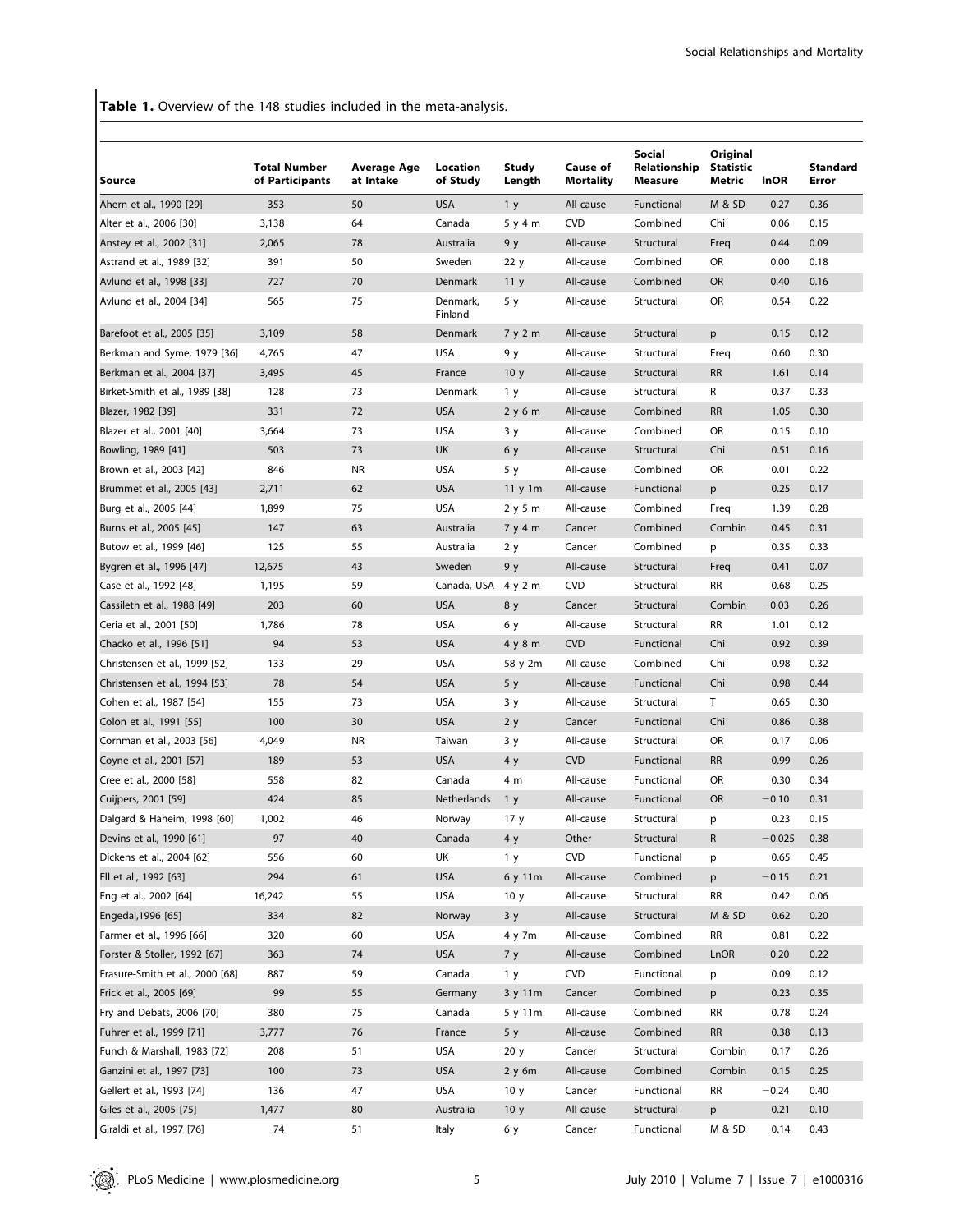# Table 1. Cont.

|                                  |                                        |                          |                      |                 |                              | Social                  | Original                   |             |                          |
|----------------------------------|----------------------------------------|--------------------------|----------------------|-----------------|------------------------------|-------------------------|----------------------------|-------------|--------------------------|
| Source                           | <b>Total Number</b><br>of Participants | Average Age<br>at Intake | Location<br>of Study | Study<br>Length | Cause of<br><b>Mortality</b> | Relationship<br>Measure | <b>Statistic</b><br>Metric | <b>InOR</b> | <b>Standard</b><br>Error |
| Glass et al., 1999 [77]          | 1,380                                  | 72                       | <b>USA</b>           | 13y             | All-cause                    | Structural              | <b>RR</b>                  | 0.42        | 0.20                     |
| Goldman et al., 1995 [78]        | 7,478                                  | 77                       | <b>USA</b>           | 6у              | All-cause                    | Structural              | <b>OR</b>                  | 0.30        | 0.06                     |
| Goodwin et al., 1996 [79]        | 328                                    | 72                       | <b>USA</b>           | 10 <sub>y</sub> | All-cause                    | Structural              | p                          | 0.62        | 0.20                     |
| Gorkin et al., 1993 [80]         | 1,146                                  | 61                       | <b>USA</b>           | 10 <sub>m</sub> | All-cause                    | Functional              | Freq                       | 0.23        | 0.28                     |
| Grand et al., 1990 [81]          | 645                                    | 75                       | France               | 4 y             | All-cause                    | Combined                | <b>OR</b>                  | 0.40        | 0.22                     |
| Greenfield et al., 2002 [82]     | 5,092                                  | <b>NR</b>                | <b>USA</b>           | 11 y            | All-cause                    | Structural              | RR                         | 0.38        | 0.14                     |
| Greenwood et al., 1995 [83]      | 1,274                                  | 59                       | <b>UK</b>            | 4 y             | All-cause                    | Structural              | <b>RR</b>                  | 0.43        | 0.17                     |
| Grodner et al., 1996 [84]        | 110                                    | 63                       | <b>USA</b>           | 6у              | All-cause                    | Combined                | M & SD                     | 0.50        | 0.35                     |
| Gustafsson et al., 1998 [85]     | 421                                    | 81                       | Sweden               | 6 y             | All-cause                    | Structural              | <b>OR</b>                  | 0.24        | 0.19                     |
| Hall et al., 1993 [86]           | 5,921                                  | 60                       | Sweden               | 11 <sub>y</sub> | <b>CVD</b>                   | Structural              | OR                         | 0.23        | 0.15                     |
| Helweg-Larsen, 2003 [87]         | 6,617                                  | 44                       | Denmark              | 13y             | All-cause                    | Combined                | <b>RR</b>                  | 0.74        | 0.05                     |
| Herndon et al., 1999 [88]        | 206                                    | 61                       | <b>USA</b>           | 4 y 2 m         | Cancer                       | Functional              | p                          | 0.16        | 0.26                     |
| Hill et al., 2005 [89]           | 3,050                                  | 78                       | <b>USA</b>           | 8 y             | All-cause                    | Combined                | p                          | 0.08        | 0.07                     |
| Hirdes & Forbes, 1992 [90]       | 259                                    | 45                       | Canada               | 20 <sub>y</sub> | All-cause                    | Combined                | <b>RR</b>                  | 0.55        | 0.29                     |
| Ho, 1991 [91]                    | 946                                    | 77                       | China                | 2y              | All-cause                    | Combined                | <b>RR</b>                  | 0.55        | 0.24                     |
| House et al., 1982 [92]          | 2,754                                  | 52                       | USA                  | 12y             | All-cause                    | Structural              | Combin                     | 0.27        | 0.17                     |
| Hummer et al., 1999 [93]         | 21,204                                 | 43                       | <b>USA</b>           | 8 y             | All-cause                    | Structural              | Freq                       | 0.45        | 0.05                     |
| Iribarren et al., 2005 [94]      | 5,108                                  | 25                       | <b>USA</b>           | 16 y            | All-cause                    | Structural              | Combin                     | 0.60        | 0.21                     |
| Irvine et al., 1999 [95]         | 634                                    | 64                       | Canada               | 2y              | All-cause                    | Structural              | <b>RR</b>                  | 0.01        | 0.32                     |
| Iwasaki et al., 2002 [96]        | 11,560                                 | 55                       | Japan                | 7 y             | All-cause                    | Combined                | <b>RR</b>                  | 0.22        | 0.11                     |
| Johnson et al., 2005 [97]        | 3,698                                  | 43                       | <b>USA</b>           | 5y              | All-cause                    | Combined                | p                          | 0.18        | 0.10                     |
| Johnson et al., 1996 [98]        | 1,257                                  | 64                       | Sweden               | 14 y            | <b>CVD</b>                   | Functional              | RR                         | 0.21        | 0.15                     |
| Jorm et al., 1991 [99]           | 228                                    | 79                       | Australia            | 5y              | All-cause                    | Functional              | <b>M &amp; SD</b>          | 0.24        | 0.24                     |
| Juon et al., 2003 [100]          | 1,091                                  | 6                        | <b>USA</b>           | 28 y            | All-cause                    | Structural              | OR                         | 0.60        | 0.35                     |
| Jylhä and Aro, 1989 [101]        | 936                                    | <b>NR</b>                | Finland              | 6y6m            | All-cause                    | Combined                | p                          | 0.32        | 0.12                     |
| Kaplan et al., 1988 [102]        | 5,320                                  | 49                       | Finland              | 5 y             | All-cause                    | Structural              | OR                         | 0.75        | 0.18                     |
| Kaplan et al., 1994 [103]        | 2,501                                  | 53                       | Finland              | 5 y 11m         | All-cause                    | Combined                | <b>RR</b>                  | 0.27        | 0.19                     |
| Kawachi et al., 1996 [104]       | 18,702                                 | 60                       | <b>USA</b>           | 4 y             | All-cause                    | Structural              | <b>RR</b>                  | 0.50        | 0.17                     |
| Keller et al., 2003 [105]        | 654                                    | 78                       | <b>USA</b>           | 10 <sub>y</sub> | All-cause                    | Structural              | p                          | 0.53        | 0.14                     |
| Kiely et al., 2000 [106]         | 916                                    | 87                       | <b>USA</b>           | 4 y 6 m         | All-cause                    | Structural              | p                          | 0.23        | 0.12                     |
| Kimmel et al., 2000 [107]        | 174                                    | 54                       | <b>USA</b>           | 5y              | All-cause                    | Functional              | p                          | 0.73        | 0.17                     |
| Korten et al., 1999 [108]        | 752                                    | 70                       | Australia            | 4 y             | All-cause                    | Combined                | Combin                     | 0.20        | 0.13                     |
| Krause, 1997 [109]               | 2,209                                  | 68                       | UK                   | 11 <sub>y</sub> | All-cause                    | Combined                | OR                         | $-0.03$     | 0.10                     |
| Krause, 2006 [110]               | 976                                    | 74                       | <b>USA</b>           | 3 y             | All-cause                    | Combined                | OR                         | 0           | 0.18                     |
| Kroenke et al., 2006 [111]       | 2,835                                  | 59                       | <b>USA</b>           | 12y             | All-cause                    | Structural              | <b>RR</b>                  | 0.45        | 0.22                     |
| La Cour et al., 2005 [112]       | 734                                    | 70                       | Denmark              | 20y             | All-cause                    | Structural              | p                          | 0.45        | 0.14                     |
| Lee & Rotheram-Borus, 2001 [113] | 307                                    | 38                       | <b>USA</b>           | 2y4m            | Other                        | Functional              | p                          | 0.54        | 0.21                     |
| Lehto et al., 2006 [114]         | 101                                    | 54                       | Finland              | 9 y             | Cancer                       | Functional              | p                          | 0.97        | 0.38                     |
| Lennartsson and Silverstein,     | 463                                    | 82                       | Sweden               | 4 y             | All-cause                    | Structural              | <b>RR</b>                  | 0.40        | 0.17                     |
| 2001 [115]                       |                                        |                          |                      |                 |                              |                         |                            |             |                          |
| Ljungquist et al., 1995 [116]    | 956                                    | 70                       | Sweden               | 10 <sub>y</sub> | All-cause                    | Combined                | OR                         | 1.03        | 0.16                     |
| Lund et al., 2002 [117]          | 1,265                                  | 60                       | Denmark              | 8 y             | All-cause                    | Structural              | p                          | 0.37        | 0.16                     |
| Lund et al., 2000 [118]          | 894                                    | 79                       | Denmark              | 8 y             | All-cause                    | Structural              | OR                         | 0.30        | 0.21                     |
| Lyyra and Heikkinen, 2006 [119]  | 206                                    | 80                       | Finland              | 10 <sub>y</sub> | All-cause                    | Combined                | Combin                     | 0.25        | 0.30                     |
| Maier & Smith, 1999 [120]        | 513                                    | 85                       | Germany              | 6у              | All-cause                    | Functional              | Combin                     | 0.33        | 0.16                     |
| Malmstrom et al., 2001 [121]     | 22,236                                 | 47                       | Sweden               | 8 y             | All-cause                    | Structural              | <b>RR</b>                  | 0.30        | 0.07                     |
| McClellan et al., 1993 [122]     | 210                                    | 55                       | <b>USA</b>           | 1 <sub>y</sub>  | All-cause                    | Functional              | M & SD                     | 0.24        | 0.34                     |
| Merlo et al., 2000 [123]         | 491                                    | 68                       | Sweden               | 10 <sub>y</sub> | All-cause                    | Combined                | Freq                       | 0.63        | 0.19                     |
| Mertens et al., 1996 [124]       | 1,869                                  | 62                       | USA                  | 4 y             | All-cause                    | Structural              | M & SD                     | 0.56        | 0.08                     |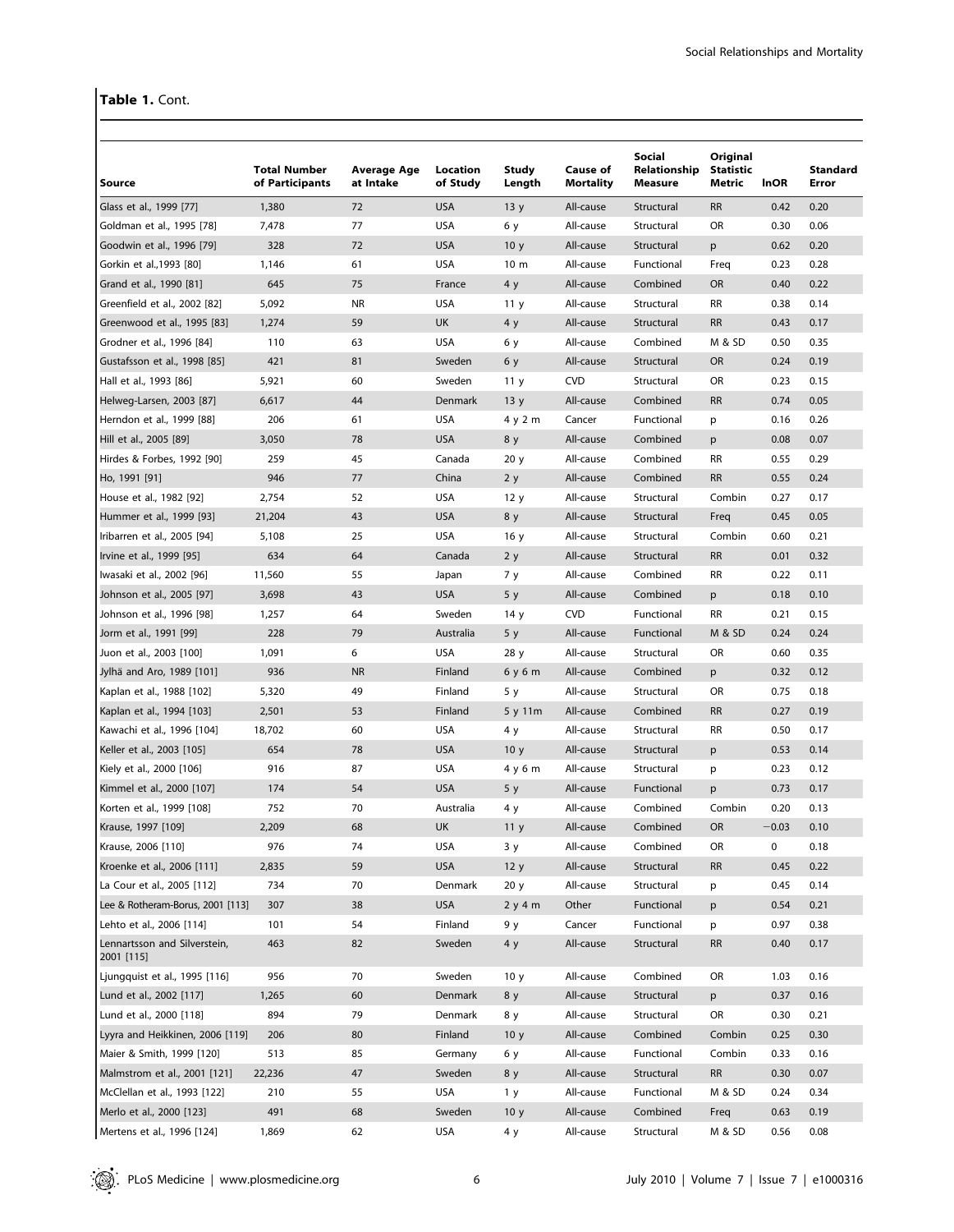# Table 1. Cont.

| Source                                   | <b>Total Number</b><br>of Participants | Average Age<br>at Intake | Location<br>of Study | Study<br>Length | Cause of<br><b>Mortality</b> | Social<br>Relationship<br><b>Measure</b> | Original<br><b>Statistic</b><br>Metric | <b>InOR</b> | Standard<br>Error |
|------------------------------------------|----------------------------------------|--------------------------|----------------------|-----------------|------------------------------|------------------------------------------|----------------------------------------|-------------|-------------------|
| Morris et al., 1993 [125]                | 91                                     | 60                       | <b>USA</b>           | 10 <sub>y</sub> | All-cause                    | Structural                               | T                                      | 0.81        | 0.40              |
| Murata et al., 2005 [126]                | 1,994                                  | 73                       | Japan                | 7 y 4 m         | All-cause                    | Combined                                 | p                                      | 0.12        | 0.11              |
| Murberg and Bru, 2001 [127]              | 119                                    | 66                       | Norway               | 2y              | <b>CVD</b>                   | Combined                                 | p                                      | 0.27        | 0.34              |
| Musick et al., 2004 [128]                | 3,617                                  | 47                       | <b>USA</b>           | 7 y 6 m         | All-cause                    | Combined                                 | R                                      | 0.17        | 0.06              |
| Nakanishi and Tatara, 2000 [129] 1,285   |                                        | 74                       | Japan                | 5y6m            | All-cause                    | Structural                               | p                                      | 0.26        | 0.10              |
| Nordentoft et al., 1993 [130]            | 974                                    | 41                       | Denmark              | 10 <sub>y</sub> | All-cause                    | Structural                               | p                                      | 0.42        | 0.12              |
| Olsen et al., 1991 [131]                 | 1,637                                  | 79                       | Denmark              | 15 y 6m         | All-cause                    | Combined                                 | р                                      | 0.14        | 0.11              |
| Oman and Reed, 1998 [132]                | 2,023                                  | 75                       | <b>USA</b>           | 5 y 7 m         | All-cause                    | Structural                               | P                                      | 0.20        | 0.11              |
| Orrell et al., 2000 [133]                | 60                                     | 80                       | <b>UK</b>            | 3y              | All-cause                    | Combined                                 | p                                      | 0.62        | 0.48              |
| Orth-Gomer and Johnson,<br>1987 [134]    | 17,433                                 | 49                       | Sweden               | 6 y             | ?                            | Structural                               | <b>RR</b>                              | 1.31        | 0.07              |
| Orth-Gomer and Unden, 1990 [135]         | 147                                    | 57                       | Sweden               | 10 <sub>y</sub> | All-cause                    | Structural                               | T                                      | 0.86        | 0.40              |
| Ostbye et al., 2006 [136]                | 4,012                                  | 77                       | <b>USA</b>           | 10 <sub>y</sub> | All-cause                    | Combined                                 | OR                                     | 0.54        | 0.09              |
| Oxman et al., 1995 [137]                 | 232                                    | 76                       | <b>USA</b>           | 6 m             | <b>CVD</b>                   | Combined                                 | Combin                                 | 0.33        | 0.46              |
| Parkerson and Gutman, 2000 [138]         | 103                                    | 63                       | <b>USA</b>           | 1 y             | All-cause                    | Structural                               | OR                                     | 1.65        | 0.58              |
| Pennix et al., 1997 [139]                | 2,829                                  | 70                       | Netherlands          | 3y              | All-cause                    | Combined                                 | Freq                                   | 0.30        | 0.15              |
| Rasulo et al., 2005 [140]                | 1,734                                  | 81                       | Denmark              | 6у              | All-cause                    | Structural                               | p                                      | 0.11        | 0.09              |
| Reuben et al., 1992 [141]                | 259                                    | 73                       | <b>USA</b>           | 4y3m            | All-cause                    | Combined                                 | R                                      | 0.52        | 0.22              |
| Reynolds et al., 1994 [142]              | 1,011                                  | 53                       | <b>USA</b>           | 5 y             | Cancer                       | Combined                                 | p                                      | 0.19        | 0.17              |
| Rodriguez-Artalejo et al., 2006<br>[143] | 251                                    | 77                       | Spain                | 7 <sub>m</sub>  | <b>CVD</b>                   | Structural                               | p                                      | 0.17        | 0.33              |
| Rosengren et al., 1998 [144]             | 717                                    | 50                       | Sweden               | 12 y            | All-cause                    | Combined                                 | Freq                                   | 0.64        | 0.28              |
| Roy et al., 1996 [145]                   | 547                                    | 80                       | <b>USA</b>           | 4 y             | All-cause                    | Structural                               | <b>RR</b>                              | 0.76        | 0.15              |
| Rozzini et al., 1991 [146]               | 1,201                                  | 73                       | Italy                | 3 y             | All-cause                    | Structural                               | Freq                                   | 0.94        | 0.20              |
| Ruberman et al., 1984 [147]              | 2,320                                  | 50                       | <b>USA</b>           | 3y              | All-cause                    | Structural                               | Chi                                    | 0.39        | 0.08              |
| Rutledge et al., 2003 [148]              | 7,524                                  | 71                       | <b>USA</b>           | 6у              | All-cause                    | Combined                                 | <b>RR</b>                              | 0.53        | 0.05              |
| Rutledge et al., 2004 [149]              | 503                                    | 59                       | <b>USA</b>           | 2y4m            | All-cause                    | Combined                                 | M & SD                                 | 0.99        | 0.37              |
| Saito-Nakaya et al., 2006 [150]          | 238                                    | 62                       | Japan                | 7y6m            | All-cause                    | Combined                                 | Freq                                   | $-0.07$     | 0.35              |
| Schoenbach et al., 1986 [151]            | 791                                    | 55                       | <b>USA</b>           | 2y              | All-cause                    | Structural                               | Freq                                   | 0.80        | 0.19              |
| Seeman et al., 1993 [152]                | 1,420                                  | 74                       | <b>USA</b>           | 5 y             | All-cause                    | Combined                                 | p                                      | 1.83        | 0.17              |
| Shahatahmasebi et al., 1992 [153]        | 534                                    | 72                       | <b>UK</b>            | 8 y             | All-cause                    | Combined                                 | Chi                                    | 0.40        | 0.16              |
| Shmotkin et al., 2003 [154]              | 1,174                                  | 84                       | Israel               | 8 y             | All-cause                    | Structural                               | p                                      | $-0.09$     | 0.12              |
| Shye et al., 1995 [155]                  | 455                                    | 72                       | <b>USA</b>           | 15 <sub>y</sub> | All-cause                    | Structural                               | Freq                                   | 0.80        | 0.21              |
| Silverstein and Bengston, 1991<br>[156]  | 435                                    | 67                       | USA                  | 14 y            | All-cause                    | Combined                                 | OR                                     | 0.03        | 0.16              |
| Soler-Vila et al., 2003 [157]            | 322                                    | 54                       | <b>USA</b>           | 10 <sub>y</sub> | All-cause                    | Combined                                 | M & SD                                 | 0.29        | 0.20              |
| Stavraky et al., 1988 [158]              | 224                                    | 59                       | Canada               | 1 <sub>y</sub>  | Cancer                       | Combined                                 | Freq                                   | 0.55        | 0.35              |
| Stek et al., 2005 [159]                  | 476                                    | 85                       | Netherlands          | 5y              | All-cause                    | Functional                               | p                                      | 0.35        | 0.21              |
| Sturdy et al., 2002 [160]                | 1,066                                  | 53                       | UK                   | 5 y             | All-cause                    | Structural                               | OR                                     | 0.17        | 0.35              |
| Sugisawa et al., 1994 [161]              | 1,943                                  | 69                       | Japan                | 3y              | All-cause                    | Combined                                 | p                                      | 0.03        | 0.19              |
| Sun and Lui, 2006 [162]                  | 7,938                                  | 92                       | China                | 2 y             | All-cause                    | Structural                               | R                                      | 0.67        | 0.04              |
| Temkin-Greener et al., 2004 [163]        | 3,138                                  | 79                       | <b>USA</b>           | 2y              | All-cause                    | Combined                                 | p                                      | 0.21        | 0.10              |
| Thomas et al., 1997 [164]                | 424                                    | 63                       | Canada, USA 3 y 11m  |                 | <b>CVD</b>                   | Functional                               | M & SD                                 | 0.10        | 0.18              |
| Tucker et al., 1996 [165]                | 1,077                                  | 12                       | <b>USA</b>           | 41y             | All-cause                    | Structural                               | p                                      | 0.27        | 0.12              |
| Vaillant et al., 1998 [166]              | 223                                    | 20                       | <b>USA</b>           | 25y             | All-cause                    | Combined                                 | OR                                     | 1.15        | 0.37              |
| Vogt et al., 1992 [167]                  | 2,396                                  | 47                       | <b>USA</b>           | 15 <sub>y</sub> | All-cause                    | Structural                               | p                                      | 0.20        | 0.08              |
| Walter-Ginzburg et al., 2002 [168]       | 1,340                                  | 83                       | Israel               | 8 y             | All-cause                    | Combined                                 | Freq                                   | 0.23        | 0.11              |
| Waxler-Morrison et al., 1991 [169]       | 118                                    | 45                       | Canada               | 4 y             | Cancer                       | Structural                               | p                                      | 0.27        | 0.36              |
| Weihs et al., 2005 [170]                 | 90                                     | 52                       | USA                  | 9 y             | Cancer                       | Structural                               | Combin                                 | 0.61        | 0.40              |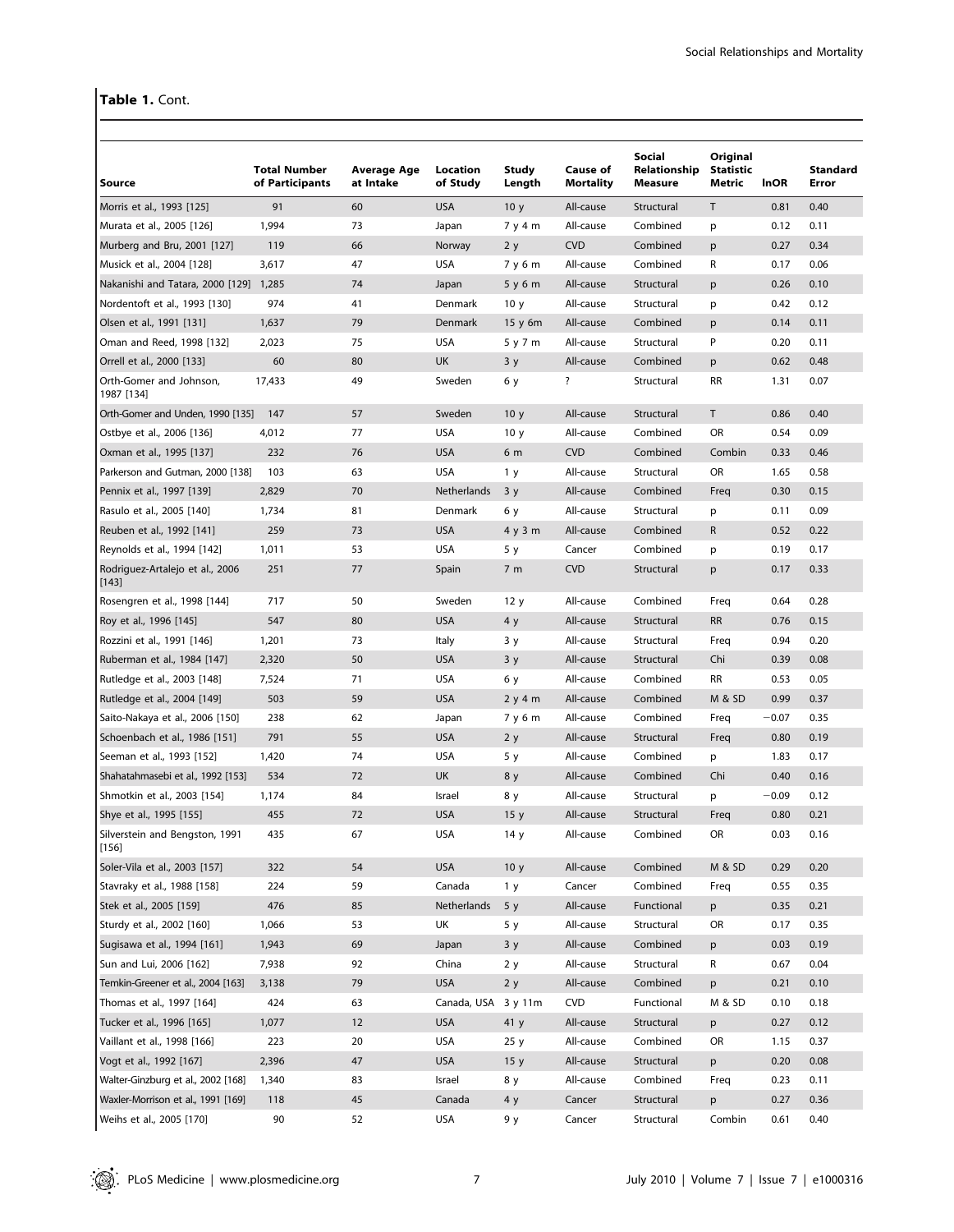| l Source                     | <b>Total Number</b><br>of Participants | Average Age<br>at Intake | Location<br>of Study | Study<br>Length | Cause of<br><b>Mortality</b> | Social<br>Relationship<br>Measure | Original<br><b>Statistic</b><br>Metric | <b>InOR</b> | <b>Standard</b><br>Error |
|------------------------------|----------------------------------------|--------------------------|----------------------|-----------------|------------------------------|-----------------------------------|----------------------------------------|-------------|--------------------------|
| Welin et al., 2000 [171]     | 275                                    | 55                       | Sweden               | 10 <sub>y</sub> | All-cause                    | Combined                          | p                                      | 0.44        | 0.22                     |
| Welin et al., 1992 [172]     | 959                                    | 60                       | Sweden               | 12 <sub>y</sub> | All-cause                    | Combined                          | Combin                                 | 0.52        | 0.17                     |
| Wilkins, 2003 [173]          | 2,107                                  | 75                       | Canada               | 6 y             | All-cause                    | Combined                          | <b>RR</b>                              | 0.05        | 0.12                     |
| Woloshin et al., 1997 [174]  | 37                                     | 67                       | Canada               | 1 y             | All-cause                    | Functional                        | <b>OR</b>                              | 1.87        | 0.61                     |
| Yasuda et al., 1997 [175]    | 806                                    | 74                       | <b>USA</b>           | 5y              | All-cause                    | Combined                          | Freq                                   | 0.27        | 0.19                     |
| Zuckerman et al., 1984 [176] | 398                                    | 72                       | <b>USA</b>           | 2y              | All-cause                    | Combined                          | Combin                                 | 0.09        | 0.18                     |

Chi, chi-square; Combin, combined statistics; Freq, frequency counts; m, months; M & SD, means and standard deviations; NR, not reported; OR, odds ratio; RR, risk ratio; p, level of statistical significance; t, t-scores; y, years.

doi:10.1371/journal.pmed.1000316.t001

Structural aspects of social relationships. Sixty-three studies had data exclusive to structural measures of social relationships (see Figure 3). Across these studies, the random effects weighted average effect size was OR =  $1.57$  (95% CI =  $1.46$ ) to 1.70), which value fell within the CI of the omnibus results reported previously. The heterogeneity across studies was still quite large  $(I^2 = 84\%$  [95% CI = 80% to 87%];  $Q_{(62)} = 390$ ,  $p<0.001$ ;  $\tau^2 = 0.07$ ), so we undertook metaregression with prespecified participant and study characteristics.

Metaregression is an analogue to multiple regression analysis for effect sizes. Its primary purpose is to ascertain which continuous and categorical (dummy coded) variables predict variation in effect size estimates. Using random effects weighted metaregression, we examined the simultaneous association (with all variables entered into the model) between effect sizes and prespecified participant and study characteristics (Table 3). To examine the most precise effect size estimates available and to increase the statistical power associated with this analysis, we shifted the unit of analysis [24] and extracted effect sizes within studies that were specific to measures of structural aspects of social relationships. That is, if a study contained effect sizes from both structural and functional types of social relationships, we extracted the structural types for this analysis (with identical subtypes aggregated), which resulted in a total of 230 unique effect sizes across 116 studies. A total of 18% of the variance in these effect sizes was explained in the



Figure 2. Contour enhanced funnel plot. doi:10.1371/journal.pmed.1000316.g002

metaregression ( $p<0.001$ ). As can be seen in Table 3, effect sizes based on data controlling for other variables were lower in magnitude than those based on raw data. Moreover, effect sizes differed in magnitude across the subtype of structural social relationships measured. Complex measures of social integration were associated with larger effect size values than measures of social participation. Binary measures of whether participants lived alone (yes/no) were associated with smaller effect size values. Average random effects weighted odds ratios for the various subtypes of social relationships are reported in Table 4.

Functional aspects of social relationships. Twenty-four studies had data exclusive to functional measures of social relationships (see Figure 4). Across these studies, the random effects weighted average effect size was OR = 1.46 (95% CI = 1.28 to 1.66), which value fell within the CI of the omnibus results reported previously. There was moderate heterogeneity across studies  $(I^2 = 47\%$  [95% CI = 16% to 68%];  $Q_{(23)} = 44$ ,  $p < 0.01$ ;  $\tau^2$  = 0.04), so we conducted a random effects metaregression using the same variables and analytic procedures described previously. We extracted 87 unique effect sizes that were specific to measures of functional social relationships within 72 studies. A total of 16.5% of the variance in these effect sizes was explained in the metaregression, but the model did not reach statistical significance  $(p= 0.46)$ . The results were not moderated by any of the specified participant characteristics (age, sex, initial health status, cause of mortality) or study characteristics (length of follow-up, geographic region, statistical controls).

Combined assessments of social relationships. Sixty-one studies had combined data of both structural and functional measures of social relationships (see Figure 5). Across these studies, the random effects weighted average effect size was  $OR = 1.44$ (95%  $CI = 1.32$  to 1.58). A large degree of heterogeneity characterized studies  $I^2 = 82\%$  [95% CI = 78% to 86%];  $Q_{(60)} = 337$ ,  $p < 0.001$ ;  $\tau^2 = 0.09$ ), and we conducted a random effects metaregression using the same variables and analytic procedures described previously. We extracted 64 unique effect sizes that evaluated combined structural and functional measures of social relationships within 61 studies. The metaregression explained only 6.8% of the variance in these effect sizes, and the model failed to reach statistical significance ( $p = 0.95$ ). None of the variables in the metaregression moderated the results.

#### **Discussion**

Cumulative empirical evidence across 148 independent studies indicates that individuals' experiences within social relationships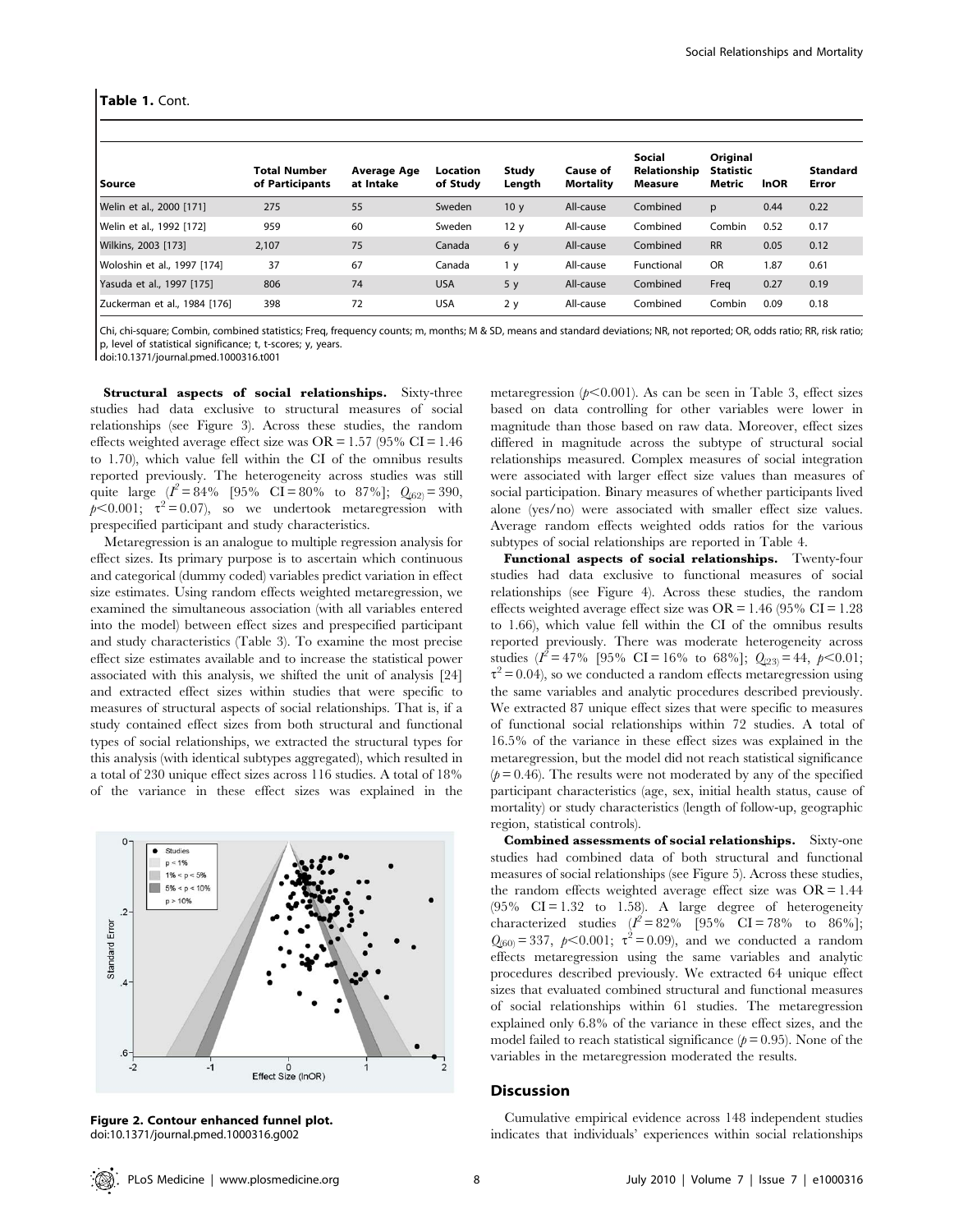Table 2. Descriptive coding of the measures used to assess social relationships.

| <b>Type of Measure</b> |                                           | <b>Description</b>                                                                                                                                                                                                      | <b>Example of Measure</b>                                                                                                                                           |
|------------------------|-------------------------------------------|-------------------------------------------------------------------------------------------------------------------------------------------------------------------------------------------------------------------------|---------------------------------------------------------------------------------------------------------------------------------------------------------------------|
| Functional             |                                           | Functions provided or perceived to be available by social<br>relationships                                                                                                                                              |                                                                                                                                                                     |
|                        | Received support                          | Self-reported receipt of emotional, informational,<br>tangible, or belonging support                                                                                                                                    | • Inventory of Social Supportive Behaviors [213]<br>• UCLA Social Support Interview [214,215]<br>• Social Support Behaviors Scale [216]                             |
|                        | Perceptions of social support             | Perception of availability of emotional, informational,<br>tangible, or belonging support if needed.                                                                                                                    | EPESE support questions [217]<br>$\bullet$<br>Malmo Social Support Scale [218]<br>Social Support Questionnaire [219]<br>Interpersonal Support Evaluation List [220] |
|                        | Perception of loneliness                  | Feelings of isolation, disconnectedness, and not belonging                                                                                                                                                              | • Loneliness Scale [221]<br>• UCLA Loneliness Scale [222]                                                                                                           |
| <b>Structural</b>      |                                           | The existence and interconnections among<br>differing social ties and roles                                                                                                                                             |                                                                                                                                                                     |
|                        | Marital status                            | married versus other                                                                                                                                                                                                    | Binary item: Married yes, no<br>$\bullet$<br>Married, never married, divorced, separated,<br>widowed                                                                |
|                        | Social networks                           | network density or size, number of social contacts                                                                                                                                                                      | • Convoy measure [223]<br>• Social Network List [224]                                                                                                               |
|                        | Social integration                        | Participation in a broad range of social relationships;<br>including active engagement in a variety of social<br>activities or relationships, and a sense of communality<br>and identification with one's social roles. | Malmo Influence, Contact, & Anchorage<br>$\bullet$<br>Measure [225]<br>· Social Network Index [226,227]<br>Social Participation Scale [92]<br>$\bullet$             |
|                        | Complex measures of social<br>integration | A single measure that assesses multiple components<br>of social integration such as marital status,<br>network size and network participation.                                                                          | · Social Network Index [36]<br>Social Network Questionnaire [228]<br>Social Connections Index [102]<br>Rand Social Health Battery [229]<br>$\bullet$                |
|                        | Living alone                              | Living alone versus living with others                                                                                                                                                                                  | Binary item: yes, no<br>Number of people in household<br>$\bullet$                                                                                                  |
|                        | Social isolation                          | Pervasive lack of social contact or communication,<br>participation in social activities, or confidant                                                                                                                  | • Social Isolation Scale [82]                                                                                                                                       |
| Combined               |                                           | Assessment of both structural and functional measures                                                                                                                                                                   |                                                                                                                                                                     |
|                        | Multifaceted Measurement                  | Multiple measures obtained that assess more than<br>one of the above conceptualizations.                                                                                                                                |                                                                                                                                                                     |

doi:10.1371/journal.pmed.1000316.t002

significantly predict mortality. The overall effect size corresponds with a 50% increase in odds of survival as a function of social relationships. Multidimensional assessments of social integration yielded an even stronger association: a 91% increase in odds of survival. Thus, the magnitude of these findings may be considered quite large, rivaling that of well-established risk factors (Figure 6). Results also remained consistent across a number of factors, including age, sex, initial health status, follow-up period, and cause of death, suggesting that the association between social relationships and mortality may be generalized.

The magnitude of risk reduction varied depending on the type of measurement of social relationships (see Table 4). Social relationships were most highly predictive of reduced risk of mortality in studies that included multidimensional assessments of social integration. Because these studies included more than one type of social relationship measurement (e.g., network based inventories, marital status, etc.), such a measurement approach may better represent the multiple pathways (described earlier) by which social relationships influence health and mortality [182]. Conversely, binary evaluations of living alone (yes/no) were the least predictive of mortality status. The reliability and validity of measurement likely explains this finding, and researchers are encouraged to use psychometrically sound measures of social relationships (e.g., Table 2). For instance, while researchers may be tempted to use a simple single-item such as ''living alone'' as a

proxy for social isolation, it is possible for one to live alone but have a large supportive social network and thus not adequately capture social isolation. We also found that social isolation had a similar influence on likelihood of mortality compared with other measures of social relationships. This evidence qualifies the notion of a threshold effect (lack of social relationships is the only detrimental condition); rather, the association appears robust across a variety of types of measures of social relationships.

This meta-analysis also provides evidence to support the directional influence of social relationships on mortality. Most of the studies (60%) involved community cohorts, most of whom would not be experiencing life-threatening conditions at the point of initial evaluation. Moreover, initial health status did not moderate the effect of social relationships on mortality. Although illness may result in poorer or more restricted social relationships (social isolation resulting from physical confinement), such that individuals closer to death may have decreased social support compared to healthy individuals, the findings from these studies indicate that general community samples with strong social relationships are likely to remain alive longer than similar individuals with poor social relations. However, causality is not easily established. One cannot randomly assign human participants to be socially isolated, married, or in a poor-quality relationship. A similar dilemma characterizes virtually all lifestyle risk factors for mortality: for instance, one cannot randomly assign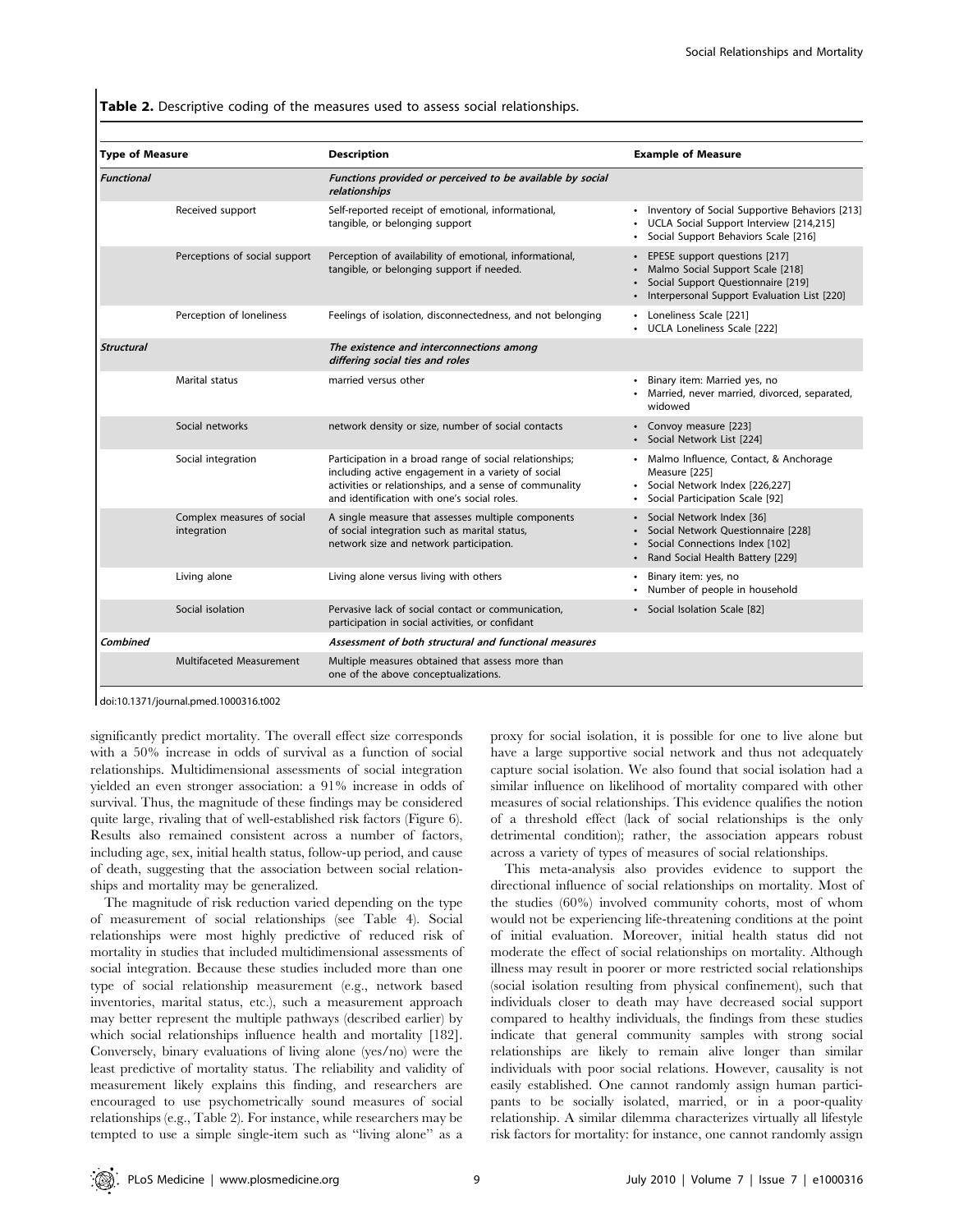| Study                       | <b>Statistics for each study</b> |                |                |          |         |  |  |
|-----------------------------|----------------------------------|----------------|----------------|----------|---------|--|--|
|                             | Odds<br>ratio                    | Lower<br>limit | Upper<br>limit | Z-Value  | p-Value |  |  |
| Anstey 02                   | 1.557                            | 1.308          | 1.854          | 4.978    | 0.000   |  |  |
| Avlund 04                   | 1.714                            | 1.120          | 2.623          | 2.484    | 0.013   |  |  |
| Barefoot 05                 | 1.158                            | 0.916          | 1.465          | 1.225    | 0.221   |  |  |
| Berkman 04                  | 4.998                            | 2.765          | 9.033          | 5.328    | 0.000   |  |  |
| Berkman 79                  | 1.829                            | 1.390          | 2.407          | 4.314    | 0.000   |  |  |
| Birket-Smith 89             | 1.441                            | 0.760          | 2.729          | 1.120    | 0.263   |  |  |
| Bowling 89                  | 1.664                            | 1.206          | 2.294          | 3.104    | 0.002   |  |  |
| Bygren 96                   | 1.505                            | 1.310          | 1.730          | 5.761    | 0.000   |  |  |
| Case 92                     | 1.984                            | 1.213          | 3.244          | 2.729    | 0.006   |  |  |
| Cassileth 88                | 0.972                            | 0.585          | 1.615          | $-0.108$ | 0.914   |  |  |
| Ceria 01                    | 2.735                            | 2.183          | 3.426          | 8.748    | 0.000   |  |  |
| Cohen 87                    | 1.531                            | 0.852          | 2.751          | 1.425    | 0.154   |  |  |
| Comman 03                   | 1.183                            | 1.052          | 1.331          | 2.800    | 0.005   |  |  |
| Dalgard 98                  | 1.261                            | 0.940          | 1.692          | 1.547    | 0.122   |  |  |
| Devins 90                   | 0.775                            | 0.372          | 1.616          | $-0.680$ | 0.497   |  |  |
| <b>Eng 02</b>               | 1.525                            | 1.366          | 1.702          | 7.536    | 0.000   |  |  |
| Engedal 96                  | 1.861                            | 1.252          | 2.765          | 3.074    | 0.002   |  |  |
| Funch 83                    | 1.186                            | 0.718          | 1.960          | 0.668    | 0.504   |  |  |
| Giles 05                    | 1.229                            | 1.020          | 1.480          | 2.168    | 0.030   |  |  |
| Glass 99                    | 2.462                            | 1.961          | 3.091          | 7.767    | 0.000   |  |  |
| Goldman 95                  | 1.349                            | 1.206          | 1.508          | 5.246    | 0.000   |  |  |
| Goodwin 96                  | 1.859                            | 1.246          | 2.773          | 3.039    | 0.002   |  |  |
| Greenfield 02               | 1.462                            | 1.122          | 1.905          | 2.815    | 0.005   |  |  |
| Greenwood 95                | 1.530                            | 1.098          | 2.130          | 2.515    | 0.012   |  |  |
| Gustafsson 98               | 1.273                            | 0.882          | 1.836          | 1.289    | 0.197   |  |  |
| Hall 93                     | 1.260                            | 0.933          | 1.700          | 1.510    | 0.131   |  |  |
| House 82                    | 1.313                            | 0.941          | 1.832          | 1.600    | 0.110   |  |  |
| Hummer 99                   | 1.571                            | 1.433          | 1.723          | 9.617    | 0.000   |  |  |
| Iribarren 05                | 1.818                            | 1.207          | 2.739          | 2.861    | 0.004   |  |  |
| Irvine 99                   | 1.009                            | 0.544          | 1.871          | 0.029    | 0.977   |  |  |
| Juon 03                     | 1.820                            | 0.922          | 3.593          | 1.726    | 0.084   |  |  |
| Kaplan 88                   | 2.119                            | 1.504          | 2.986          | 4.291    | 0.000   |  |  |
| Kawachi 96                  | 1.644                            | 1.183          | 2.285          | 2.958    | 0.003   |  |  |
| Keller <sub>03</sub>        | 1.701                            | 1.282          | 2.255          | 3.688    | 0.000   |  |  |
| Kiely 00                    | 1.254                            | 0.991          | 1.586          | 1.883    | 0.060   |  |  |
| Kroenke 06                  | 1.573                            | 1.022          | 2.421          | 2.059    | 0.039   |  |  |
| La Cour 06                  | 1.564                            | 1.175          | 2.082          | 3.062    | 0.002   |  |  |
| Lennartsson 01              | 1.493                            | 1.081          | 2.063          | 2.430    | 0.015   |  |  |
| Lund 00                     | 1.346                            | 0.895          | 2.023          | 1.428    | 0.153   |  |  |
| Lund <sub>02</sub>          | 1.443                            | 1.055          | 1.975          | 2.294    | 0.022   |  |  |
| Malmstrom 01                | 1.350                            | 1.172          | 1.554          | 4.167    | 0.000   |  |  |
| Mertens 96                  | 1.751                            | 1.482          | 2.068          | 6.588    | 0.000   |  |  |
| Morris 93                   | 2.259                            | 1.040          | 4.909          | 2.058    | 0.040   |  |  |
| Nakanishi 00                | 1.298                            | 1.063          | 1.586          | 2.559    | 0.011   |  |  |
| Nordentoft 93               | 1.525                            | 1.212          | 1.918          | 3.607    | 0.000   |  |  |
| Oman 98                     | 1.223                            | 0.980          | 1.526          | 1.779    | 0.075   |  |  |
| Orth-Gomer 87               | 3.721                            | 3.238          | 4.277          | 18.507   | 0.000   |  |  |
| Orth-Gomer 90               | 2.373                            | 1.081          | 5.207          | 2.155    | 0.031   |  |  |
| Parkerson 00                | 5.207                            | 1.661          | 16.324         | 2.830    | 0.005   |  |  |
| Rasulo 05                   | 1.121                            | 0.945          | 1.329          | 1.310    | 0.190   |  |  |
| Rodriguez-Artalejo 06 1.184 |                                  | 0.625          | 2.243          | 0.518    | 0.604   |  |  |
| <b>Roy 96</b>               | 2.145                            | 1.605          | 2.866          | 5.155    | 0.000   |  |  |
| Rozzini 91                  | 2.563                            | 1.732          | 3.792          | 4.705    | 0.000   |  |  |
| Ruberman 84                 | 1.481                            | 1.276          | 1.719          | 5.171    | 0.000   |  |  |
| Schoenbach 86               | 2.217                            | 1.530          | 3.211          | 4.212    | 0.000   |  |  |
| Shmotkin 03                 | 0.913                            | 0.722          | 1.155          | $-0.758$ | 0.448   |  |  |
| Shye 95                     | 2.230                            | 1.480          | 3.359          | 3.837    | 0.000   |  |  |
| Sturdy 02                   | 1.190                            | 0.603          | 2.349          | 0.501    | 0.616   |  |  |
| Sun 06                      | 1.954                            | 1.803          | 2.118          | 16.341   | 0.000   |  |  |
| Tucker, 96                  | 1.305                            | 1.031          | 1.651          | 2.217    | 0.027   |  |  |
| Vogt 92                     | 1.226                            | 1.059          | 1.420          | 2.720    | 0.007   |  |  |
| Waxler-Morrison 91          | 1.306                            | 0.650          | 2.624          | 0.750    | 0.453   |  |  |
| Weihs 05                    | 1.837                            | 0.842          | 4.007          | 1.528    | 0.127   |  |  |
|                             | 1.572                            | 1.455          | 1.700          | 11.391   | 0.000   |  |  |



Odds ratio and 95% CI

Reduced Survival Increased Survival

Figure 3. Forest plot of structural measures.

doi:10.1371/journal.pmed.1000316.g003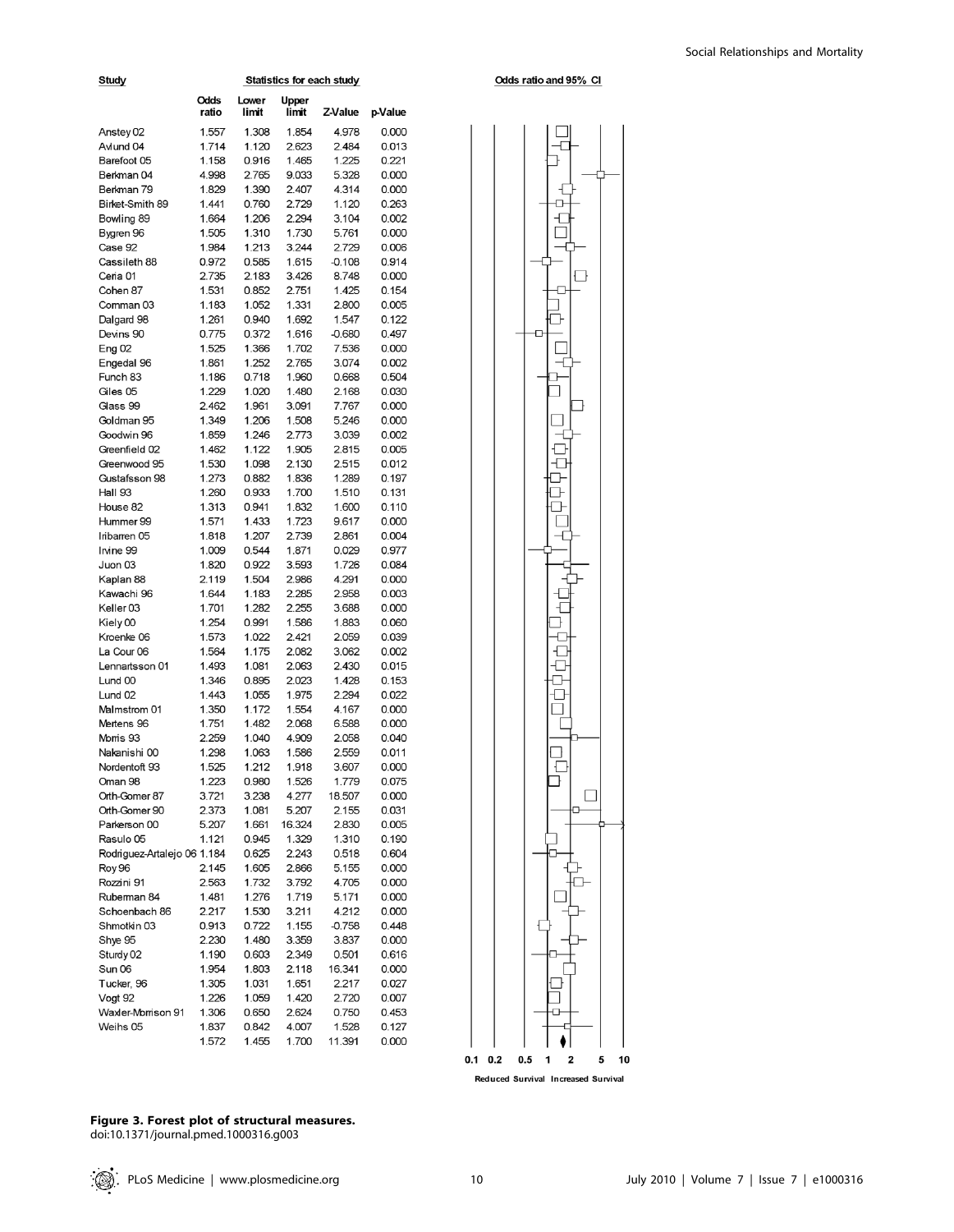Table 3. Random effects metaregression for effect size estimates of structural social relationships.

| Variable                                       | в        | <b>SE</b> | р     | ß       |
|------------------------------------------------|----------|-----------|-------|---------|
| (Constant)                                     | 0.535    | 0.238     | 0.02  | 0.00    |
| Participants' average age <sup>a</sup>         | $-0.002$ | 0.002     | 0.49  | $-0.06$ |
| Participant sex composition <sup>b</sup>       |          |           |       |         |
| 100% Female                                    | 0.038    | 0.066     | 0.57  | 0.04    |
| 100% Male                                      | 0.049    | 0.068     | 0.48  | 0.05    |
| Participant initial health <sup>c</sup>        | $-0.103$ | 0.085     | 0.23  | $-0.10$ |
| Cause of mortality <sup>d</sup>                |          |           |       |         |
| Cardiovascular disease                         | 0.081    | 0.161     | 0.61  | 0.03    |
| Cancer                                         | $-0.208$ | 0.139     | 0.13  | $-0.12$ |
| Length of follow-up evaluation (y)             | $-0.003$ | 0.005     | 0.54  | $-0.05$ |
| Measure of social relationships <sup>e</sup>   |          |           |       |         |
| Living alone                                   | $-0.265$ | 0.106     | 0.013 | $-0.18$ |
| Marital status                                 | $-0.097$ | 0.074     | 0.19  | $-0.10$ |
| Social isolation                               | $-0.144$ | 0.178     | 0.42  | $-0.05$ |
| Social networks                                | $-0.050$ | 0.071     | 0.48  | $-0.06$ |
| Complex measures of integration                | 0.255    | 0.095     | 0.007 | 0.20    |
| Geographic region of study <sup>f</sup>        |          |           |       |         |
| Asia                                           | 0.057    | 0.154     | 0.71  | 0.05    |
| Europe                                         | 0.221    | 0.134     | 0.10  | 0.25    |
| North America                                  | 0.057    | 0.134     | 0.69  | 0.07    |
| Statistically controlled estimate <sup>9</sup> | $-0.147$ | 0.058     | 0.01  | $-0.17$ |

<sup>a</sup>Age at study initiation.

<sup>b</sup>Contrasted with reports in which males and females were combined.

<sup>c</sup>Individuals with a pre-existing medical condition contrasted with community samples.

<sup>d</sup>Contrasted with all cause and all other causes.

eContrasted with measures of social participation; see Table 2 for descriptions of each kind of measure.

f Contrasted with all other world regions combined.

<sup>9</sup>Contrasted with estimates based on raw data.

b, standardized beta; B, unstandardized beta; SE, standard error.

doi:10.1371/journal.pmed.1000316.t003

individuals to be smokers or nonsmokers. Despite such challenges, ''smoking represents the most extensively documented cause of disease ever investigated in the history of biomedical research'' [183]. The link between social relationships and mortality is currently much less understood than other risk factors; nonetheless there is substantial experimental, cross-sectional, and prospective evidence linking social relationships with multiple pathways associated with mortality (see [182] for review). Existing models for reducing risk of mortality may be substantially strengthened by including social relationship factors.

Notably, the overall effect for social relationships on mortality reported here may be a conservative estimate. Many studies included in the meta-analysis utilized single item measures of social relations, yet the magnitude of the association was greatest among those studies utilizing complex assessments. Moreover, because many studies statistically adjusted for standard risk factors, the effect may be underestimated, since some of the impact of social relationships on mortality may be mediated through such factors (e.g., behavior, diet, exercise). Additionally, most measures of social relations did not take into account the *quality* of the social relationships, thereby assuming that all relationships are positive. However, research suggests this is not the case, with negative social relationships linked to greater risk of mortality [184,185]. For instance, marital status is widely used as a measure of social integration; however, a growing literature documents its divergent effects based on level of marital quality [186,187]. Thus the effect of positive social relationships on risk of mortality may actually be much larger than reported in this meta-analysis, given the failure to account for negative or detrimental social relationships within the measures utilized across studies.

Other possible limitations of this review should be acknowledged. Statistical controls (e.g., age, sex, physical condition, etc.) employed by many of the studies rule out a number of potentially confounding variables that might account for the association between social relationships and mortality. However, studies used an inconsistent variety of controlling variables, and some reports involved raw data (Table 1). Although effect size magnitude was diminished by the inclusion of statistical controls only within the data obtained by measures of structural social relationships (but not functional or combined measures), future research can better specify which variables are most likely to impact the overall association. It must also be acknowledged that existing data

Table 4. Weighted average effect sizes across different measures of social relationships.

| Type of Measure                    |                                        | k  | OR   | 95% CI       |
|------------------------------------|----------------------------------------|----|------|--------------|
| <b>Functional</b>                  | Received social support                | 9  | 1.22 | [0.91, 1.63] |
|                                    | Perceptions of social support          | 73 | 1.35 | [1.22, 1.49] |
|                                    | Loneliness (inversed)                  | 8  | 1.45 | [1.08, 1.94] |
| <b>Structural</b>                  | Living alone (inversed)                | 17 | 1.19 | [0.99, 1.44] |
|                                    | Marital status (married versus other)  | 62 | 1.33 | [1.20, 1.48] |
|                                    | Social isolation (inversed)            | 8  | 1.40 | [1.06, 1.86] |
|                                    | Social networks                        | 71 | 1.45 | [1.32, 1.59] |
|                                    | Social integration                     | 45 | 1.52 | [1.36, 1.69] |
|                                    | Complex measures of social integration | 30 | 1.91 | [1.63, 2.23] |
| Combined structural and functional | Multifaceted measurement               | 67 | 1.47 | [1.34, 1.60] |

These analyses shifted the units of analysis, with distinct effect size estimates within studies used within different categories of measurement, such that many studies contributed more than one effect size but not more than one per category of measurement. OR, odds ratio, transformed from random effects weighted lnOR.

doi:10.1371/journal.pmed.1000316.t004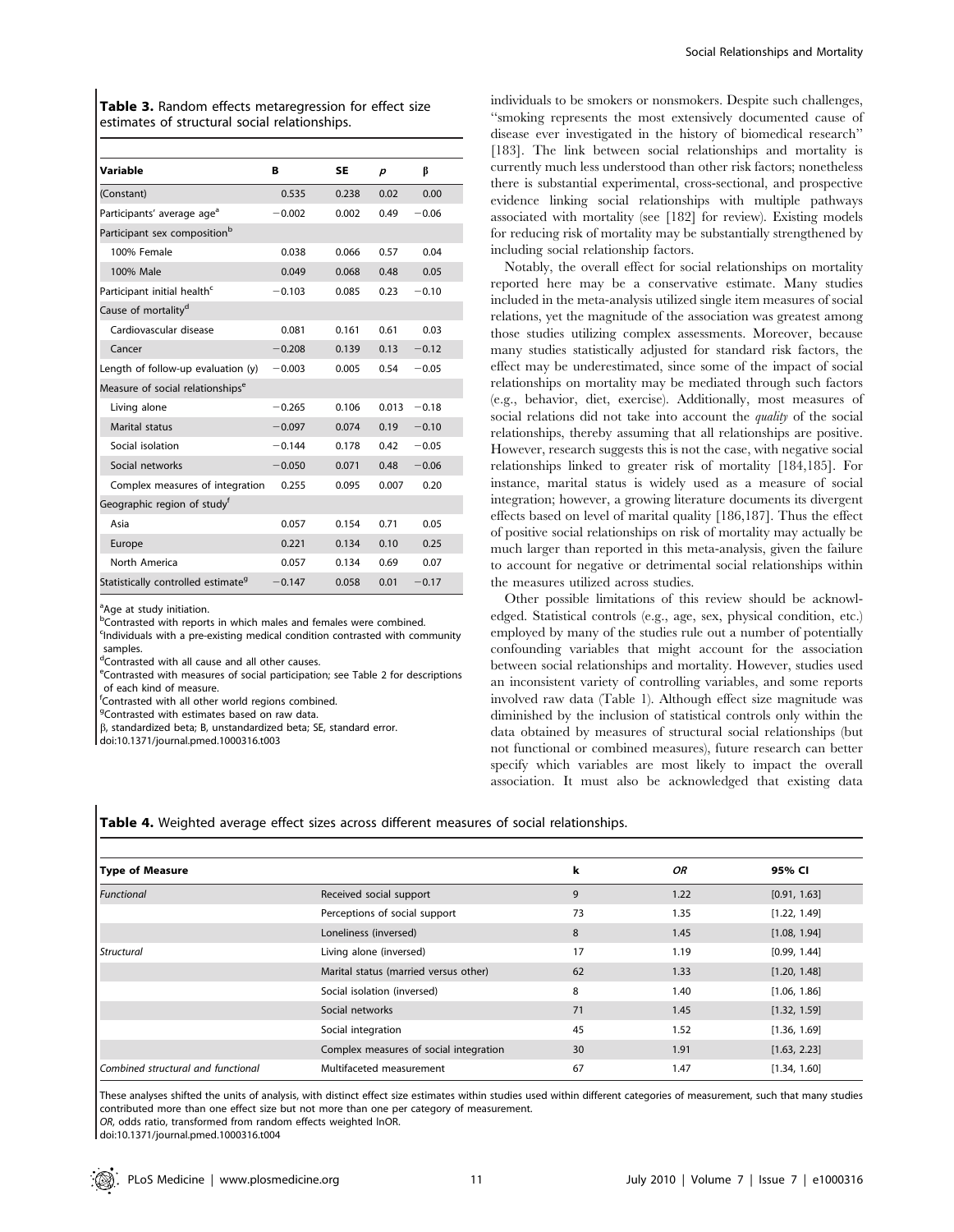| Study                  | Statistics for each study |                |                |          |         |  |  |  |
|------------------------|---------------------------|----------------|----------------|----------|---------|--|--|--|
|                        | Odds<br>ratio             | Lower<br>limit | Upper<br>limit | Z-Value  | p-Value |  |  |  |
| Ahern 90               | 1.309                     | 0.642          | 2666           | 0.741    | 0.459   |  |  |  |
| Brummett <sub>05</sub> | 1.259                     | 1.076          | 1.472          | 2875     | 0.004   |  |  |  |
| Chacko <sub>96</sub>   | 2519                      | 1.168          | 5.432          | 2357     | 0.018   |  |  |  |
| Christensen 94         | 3.511                     | 1.474          | 8.367          | 2835     | 0.005   |  |  |  |
| Colon 91               | 2366                      | 1.125          | 4.972          | 2272     | 0.023   |  |  |  |
| Coyne 01               | 2686                      | 1.601          | 4.506          | 3.742    | 0.000   |  |  |  |
| Cree 00                | 1.351                     | 0.690          | 2647           | 0.878    | 0.380   |  |  |  |
| Cuijpers 01            | 0.905                     | 0.498          | 1.645          | $-0.328$ | 0.743   |  |  |  |
| Dickens <sub>04</sub>  | 1.923                     | 0.791          | 4.673          | 1.444    | 0.149   |  |  |  |
| Frasure-Smith 00       | 1.096                     | 0.863          | 1.393          | 0.754    | 0.451   |  |  |  |
| Gellert 93             | 0.787                     | 0.359          | 1.728          | $-0.596$ | 0.551   |  |  |  |
| Giraldi 97             | 1.151                     | 0.494          | 2685           | 0.326    | 0.744   |  |  |  |
| Gorkin 93              | 1.259                     | 0.731          | 2166           | 0.830    | 0.406   |  |  |  |
| Herndon 99             | 1.171                     | 0.710          | 1.931          | 0.620    | 0.536   |  |  |  |
| Johnson 96             | 1.237                     | 0.928          | 1.651          | 1.449    | 0.147   |  |  |  |
| Jorm 91                | 1.275                     | 0.793          | 2049           | 1.004    | 0.315   |  |  |  |
| Kimmel 00              | 2077                      | 1.494          | 2887           | 4.351    | 0.000   |  |  |  |
| $Lee$ 01               | 1.714                     | 1.136          | 2587           | 2567     | 0.010   |  |  |  |
| Lehto <sub>06</sub>    | 2641                      | 1.256          | 5.550          | 2562     | 0.010   |  |  |  |
| Maier 99               | 1.394                     | 1.029          | 1.889          | 2142     | 0.032   |  |  |  |
| McClellan 93           | 1.276                     | 0.661          | 2466           | 0.726    | 0.468   |  |  |  |
| Stek05                 | 1.418                     | 0.942          | 2136           | 1.672    | 0.094   |  |  |  |
| Thomas 97              | 1.106                     | 0.782          | 1.565          | 0.571    | 0.568   |  |  |  |
| Woloshin 97            | 6.501                     | 1.955          | 21.617         | 3.054    | 0.002   |  |  |  |
|                        | 1.456                     | 1.276          | 1.663          | 5.568    | 0.000   |  |  |  |



Figure 4. Forest plot of functional measures. doi:10.1371/journal.pmed.1000316.g004

primarily represent research conducted in North America and Western Europe. Although we found no differences across world region, future reviews inclusive of research written in all languages (not only English) with participants better representing other world regions may yield better estimates across populations.

Approximately two decades after the review by House and colleagues [1], a generation of empirical research validates their initial premise: Social relationships exert an independent influence on risk for mortality comparable with well established risk factors for mortality (Figure 6). Although limited by the state of current investigations and possible omission of pertinent reports, this metaanalysis provides empirical evidence (nearly 30 times the number of studies previously reported) to support the criteria for considering insufficient social relationships a risk factor of mortality (i.e., strength and consistency of association across a wide range of studies, temporal ordering, and gradient of response) [188]. The magnitude of the association between social relationships and mortality has now been established, and this metaanalysis provides much-needed clarification regarding the social relationship factor(s) most predictive of mortality. Future research can shift to more nuanced questions aimed at (a) understanding the causal pathways by which social participation promotes health,

(b) refining conceptual models, and (c) developing effective intervention and prevention models that explicitly account for social relations.

Some steps have already been taken identifying the psychological, behavioral, and physiological pathways linking social relationships to health [5,182,189]. Social relationships are linked to better health practices and to psychological processes, such as stress and depression, that influence health outcomes in their own right [190]; however, the influence of social relationships on health cannot be completely explained by these processes, as social relationships exert an independent effect. Reviews of such findings suggest that there are multiple biologic pathways involved (physiologic regulatory mechanisms, themselves intertwined) that in turn influence a number of disease endpoints [182,191–193]. For instance, a number of studies indicate that social support is linked to better immune functioning [194–197] and to immunemediated inflammatory processes [198]. Thus interdisciplinary work and perspective will be important in future studies given the complexity of the phenomenon.

Perhaps the most important challenge posed by these findings is how to effectively utilize social relationships to reduce mortality risk. Preliminary investigations have demonstrated some risk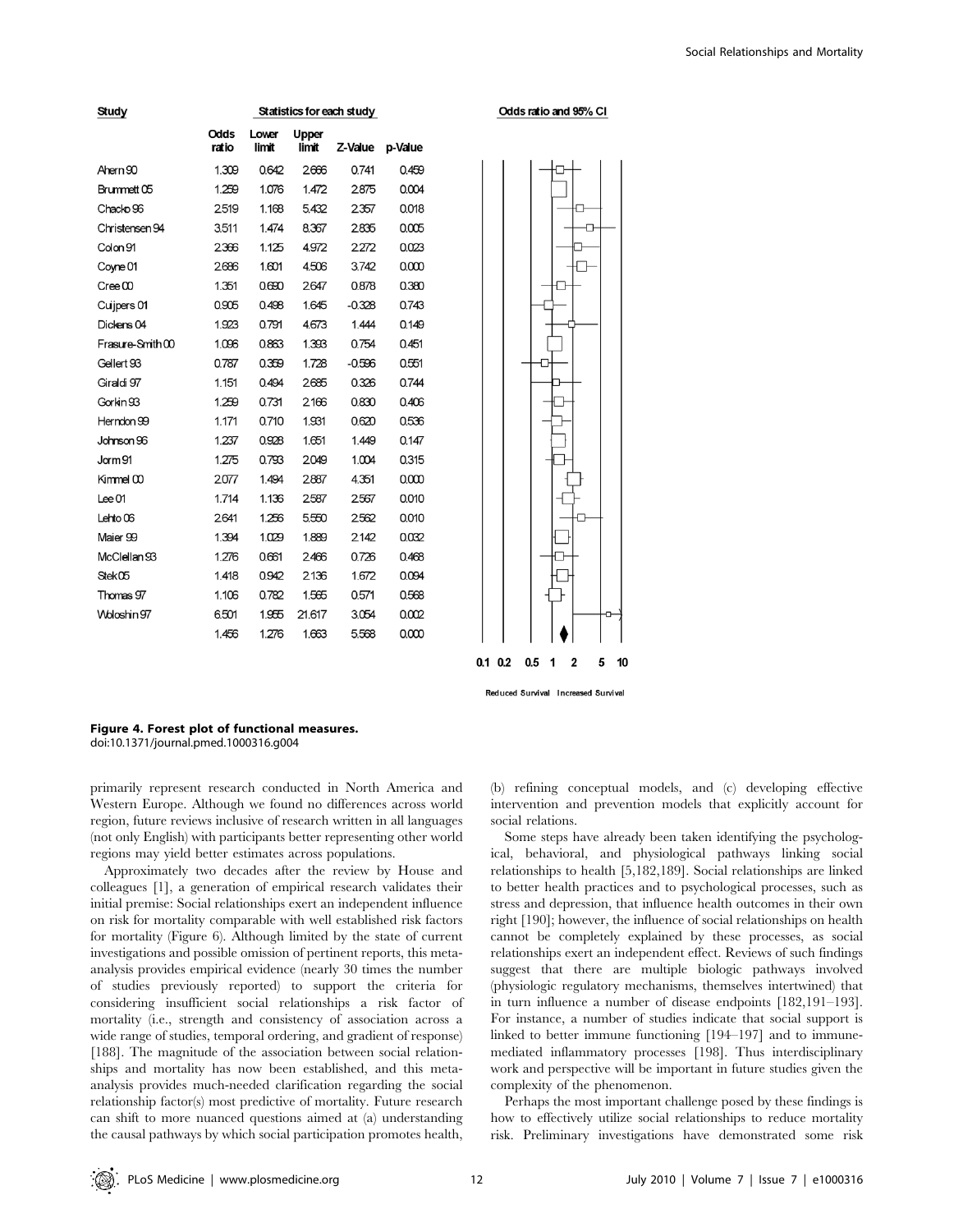| Study                       |                |                |                |                |                |
|-----------------------------|----------------|----------------|----------------|----------------|----------------|
|                             | Odds<br>ratio  | Lower<br>limit | Upper<br>limit | Z-Value        | p-Value        |
| Alter <sub>06</sub>         | 1.062          | 0.793          | 1.422          | 0.403          | 0.687          |
| Astrand 89                  | 1.000          | 0.697          | 1.434          | 0.000          | 1.000          |
| Avlund 98                   | 1.492          | 1.090          | 2.041          | 2.500          | 0.012          |
| Blazer <sub>01</sub>        | 1.158          | 0.958          | 1.401          | 1.515          | 0.130          |
| Blazer 82                   | 2.852          | 1.597          | 5.094          | 3.541          | 0.000          |
| Brown 03                    | 1.014          | 0.661          | 1.555          | 0.064          | 0.949          |
| Burg 05                     | 4.015          | 2.306          | 6.991          | 4.912          | 0.000          |
| Bums 05                     | 1.567          | 0.858          | 2.860          | 1.463          | 0.144          |
| Butow 99                    | 1.422          | 0.743          | 2.720          | 1.063          | 0.288          |
| Christensen 99              | 2.678          | 1.436          | 4.994          | 3.097          | 0.002          |
| EII 92                      | 0.862          | 0.567          | 1.312          | $-0.692$       | 0.489          |
| Farmer 96                   | 2.257          | 1.452          | 3.508          | 3.618          | 0.000          |
| Forster 92                  | 0.817          | 0.531          | 1.258          | $-0.918$       | 0.359          |
| Frick <sub>05</sub>         | 1.256<br>2.179 | 0.633<br>1.359 | 2.494<br>3.495 | 0.651<br>3.232 | 0.515<br>0.001 |
| <b>Fry 06</b><br>Fuhrer 99  | 1.461          | 1.132          | 1.885          | 2.915          | 0.004          |
| Ganzini 97                  | 1.164          | 0.708          | 1.915          | 0.598          | 0.550          |
| Grand 90                    | 1.487          | 0.968          | 2.285          | 1.813          | 0.070          |
| Grodner 96                  | 1.644          | 0.825          | 3.277          | 1.412          | 0.158          |
| Helweg-Larsen 03            | 2.098          | 1.921          | 2.291          | 16.467         | 0.000          |
| Hill 05                     | 1.087          | 0.951          | 1.241          | 1.221          | 0.222          |
| Hirdes 92                   | 1.726          | 0.984          | 3.030          | 1.902          | 0.057          |
| Ho 91                       | 1.730          | 1.074          | 2.785          | 2.255          | 0.024          |
| Iwasaki 02                  | 1.250          | 1.013          | 1.541          | 2.084          | 0.037          |
| Johnson 05                  | 1.196          | 0.979          | 1.461          | 1.755          | 0.079          |
| Jylhä 89                    | 1.379          | 1.090          | 1.744          | 2.675          | 0.007          |
| Kaplan 94                   | 1.310          | 0.912          | 1.882          | 1.459          | 0.144          |
| Korten 99                   | 1.221          | 0.941          | 1.585          | 1.504          | 0.133          |
| Krause 06                   | 0.998          | 0.700          | 1.423          | $-0.011$       | 0.991          |
| Krause 97                   | 0.975          | 0.800          | 1.189          | $-0.248$       | 0.805          |
| Ljungquist 95               | 2.801          | 2.047          | 3.833          | 6.438          | 0.000          |
| Lyyra 06                    | 1.281          | 0.716          | 2.294          | 0.835          | 0.404          |
| Merio 00                    | 1.874          | 1.296          | 2.709          | 3.340          | 0.001          |
| Murata 05                   | 1.132          | 0.907          | 1.413          | 1.097          | 0.272          |
| Murberg 01                  | 1.309          | 0.669          | 2.558          | 0.787          | 0.432          |
| Musick 04                   | 1.189          | 1.055          | 1.340          | 2.836          | 0.005          |
| Olsen 91                    | 1.145          | 0.921          | 1.423          | 1.216          | 0.224          |
| Orrell 00                   | 1.857          | 0.722          | 4.776          | 1.284          | 0.199          |
| Ostbye 06                   | 1.714          | 1.440          | 2.041          | 6.056          | 0.000          |
| Oxman 95                    | 1.391          | 0.565          | 3.427          | 0.717          | 0.473          |
| Penninx 97                  | 1.343          | 0.995          | 1.813          | 1.928          | 0.054          |
| Reuben 92                   | 1.687<br>1.203 | 1.088<br>0.862 | 2.617          | 2.335<br>1.088 | 0.020          |
| Reynolds 94<br>Rosengren 98 |                |                | 1.679          | 2.292          | 0.276          |
| Rutledge 03                 | 1.887<br>1.701 | 1.096<br>1.545 | 3.248<br>1.872 | 10.837         | 0.022<br>0.000 |
| Rutledge 04                 | 2.694          | 1.294          | 5.607          | 2.650          | 0.008          |
| Saito-Nakaya 06             | 0.936          | 0.469          | 1.870          | $-0.187$       | 0.852          |
| Seeman 93                   | 6.234          | 4.494          | 8.648          | 10.958         | 0.000          |
| Shahtahmasebi 92            | 1.492          | 1.095          | 2.033          | 2.532          | 0.011          |
| Silverstein 91              | 1.028          | 0.753          | 1.404          | 0.176          | 0.860          |
| Soler-Vila 03               | 1.335          | 0.897          | 1.987          | 1.424          | 0.155          |
| Stavraky 88                 | 1.737          | 0.875          | 3.449          | 1.577          | 0.115          |
| Sugisawa 94                 | 1.035          | 0.713          | 1.501          | 0.179          | 0.858          |
| Temkin-Greener 04           | 1.230          | 1.003          | 1.508          | 1.990          | 0.047          |
| Vaillant 98                 | 3.161          | 1.531          | 6.529          | 3.111          | 0.002          |
| Walter-Ginzburg 02          | 1.257          | 1.012          | 1.563          | 2.063          | 0.039          |
| Welin 00                    | 1.556          | 1.009          | 2.399          | 2.000          | 0.046          |
| Welin 92                    | 1.680          | 1.204          | 2.345          | 3.053          | 0.002          |
| Wilkins 03                  | 1.049          | 0.834          | 1.320          | 0.410          | 0.682          |
| Yasuda 97                   | 1.317          | 0.916          | 1.892          | 1.486          | 0.137          |
| Zuckerman 84                | 1.094          | 0.763          | 1.569          | 0.489          | 0.625          |
|                             | 1.441          | 1.318          | 1.576          | 8.026          | 0.000          |





Reduced Survival Increased Survival

Figure 5. Forest plot of combined measures. doi:10.1371/journal.pmed.1000316.g005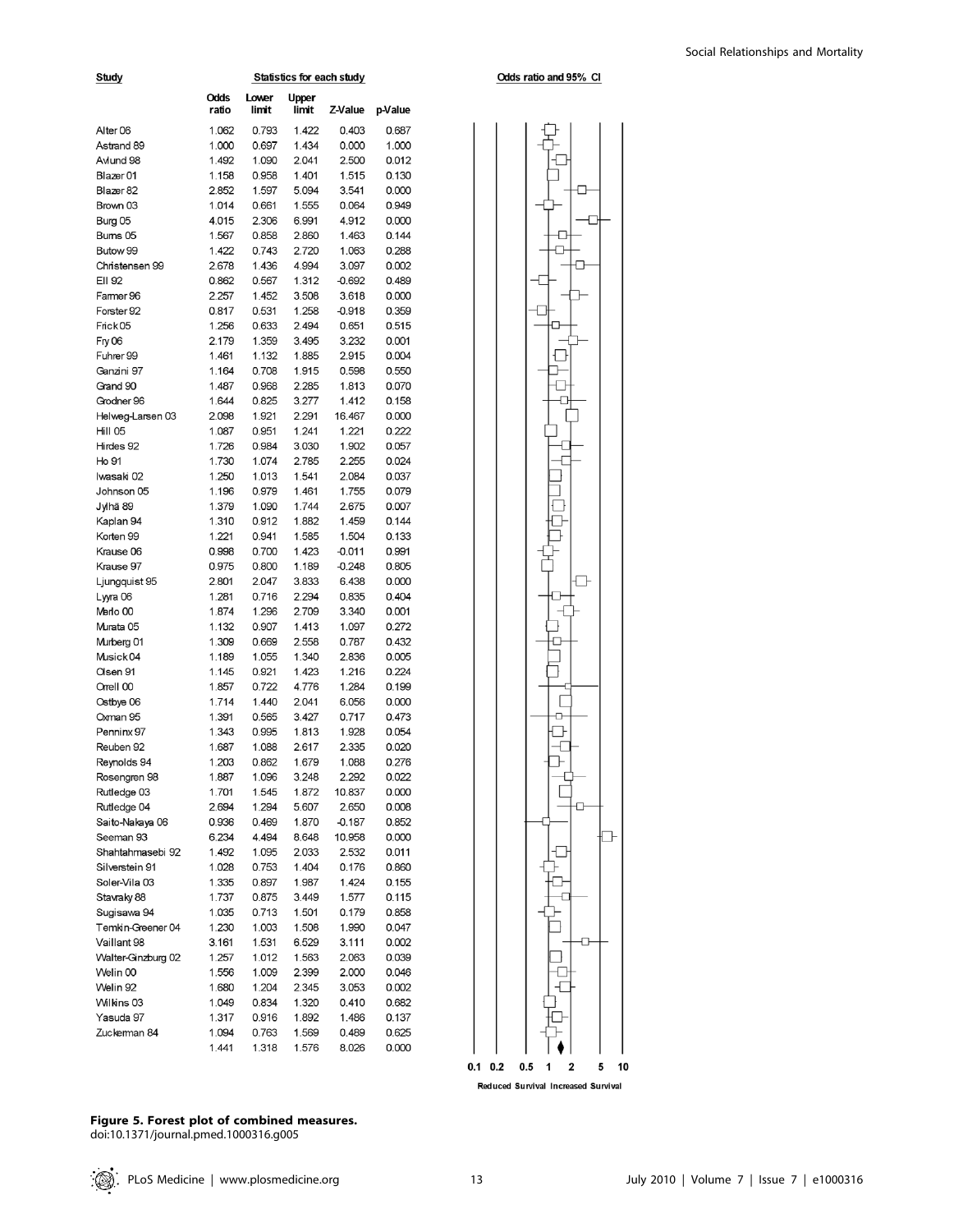

Figure 6. Comparison of odds (lnOR) of decreased mortality across several conditions associated with mortality. Note: Effect size of zero indicates no effect. The effect sizes were estimated from meta analyses: ; A = Shavelle, Paculdo, Strauss, and Kush, 2008 [205]; B = Critchley and Capewell, 2003 [206]; C = Holman, English, Milne, and Winter, 1996 [207]; D = Fine, Smith, Carson, Meffe, Sankey, Weissfeld, Detsky, and Kapoor, 1994 [208]; E = Taylor, Brown, Ebrahim, Jollife, Noorani, Rees et al., 2004 [209]; F, G = Katzmarzyk, Janssen, and Ardern, 2003 [210]; H = Insua, Sacks, Lau, Lau, Reitman, Pagano, and Chalmers, 1994 [211]; I = Schwartz, 1994 [212]. doi:10.1371/journal.pmed.1000316.g006

reduction through formalized social interventions [199]. While the evidence is mixed [2,6], it should be noted that most social support interventions evaluated in the literature thus far are based on support provided from strangers; in contrast, evidence provided in this meta-analysis is based almost entirely on naturally occurring social relationships. Moreover, our analyses suggest that received support is less predictive of mortality than social integration (Table 4). Therefore, facilitating patient use of naturally occurring social relations and community-based interventions may be more successful than providing social support through hired personnel, except in cases in which patient social relations appear to be detrimental or absent. Multifaceted community-based interventions may have a number of advantages because such interventions are socially grounded and include a broad cross-section of the public. Public policy initiatives need not be limited to those deemed ''high risk'' or those who have already developed a health condition but could potentially include low- and moderate-risk individuals earlier in the risk trajectory [200]. Overall, given the significant increase in rate of survival (not to mention quality of life factors), the results of this meta-analysis are sufficiently compelling to promote further research aimed at designing and evaluating interventions that explicitly account for social relationship factors across levels of health care (prevention, evaluation, treatment compliance, rehabilitation, etc.).

# Conclusion

Data across 308,849 individuals, followed for an average of 7.5 years, indicate that individuals with adequate social relationships have a 50% greater likelihood of survival compared to those with poor or insufficient social relationships. The magnitude of this effect is comparable with quitting smoking and it exceeds many well-known risk factors for mortality (e.g., obesity, physical inactivity). These findings also reveal significant variability in the predictive utility of social relationship variables, with multidimensional assessments of social integration being optimal when assessing an individual's risk for mortality and evidence that social isolation has a similar influence on mortality to other measures of social relationships. The overall effect remained consistent across a number of factors, including age, sex, initial health status, followup period, and cause of death, suggesting that the association between social relationships and mortality may be general, and efforts to reduce risk should not be isolated to subgroups such as the elderly.

To draw a parallel, many decades ago high mortality rates were observed among infants in custodial care (i.e., orphanages), even when controlling for pre-existing health conditions and medical treatment [201–204]. Lack of human contact predicted mortality. The medical profession was stunned to learn that infants would die without social interaction. This single finding, so simplistic in hindsight, was responsible for changes in practice and policy that markedly decreased mortality rates in custodial care settings. Contemporary medicine could similarly benefit from acknowledging the data: Social relationships influence the health outcomes of adults.

Physicians, health professionals, educators, and the public media take risk factors such as smoking, diet, and exercise seriously; the data presented here make a compelling case for social relationship factors to be added to that list. With such recognition, medical evaluations and screenings could routinely include variables of social well-being; medical care could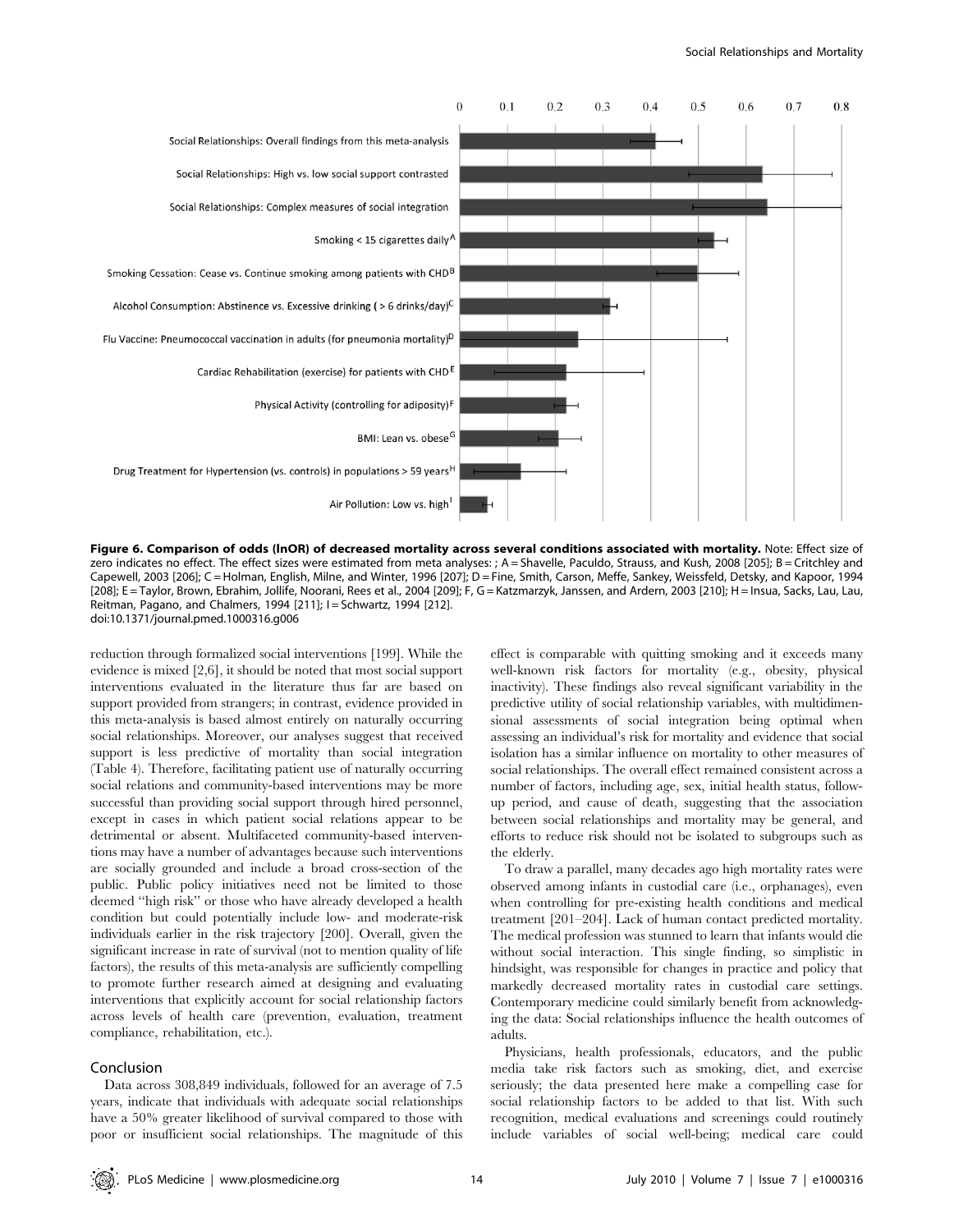recommend if not outright promote enhanced social connections; hospitals and clinics could involve patient support networks in implementing and monitoring treatment regimens and compliance, etc. Health care policies and public health initiatives could likewise benefit from explicitly accounting for social factors in efforts aimed at reducing mortality risk. Individuals do not exist in isolation; social factors influence individuals' health though cognitive, affective, and behavioral pathways. Efforts to reduce mortality via social relationship factors will require innovation, yet innovation already characterizes many medical interventions that extend life at the expense of quality of life. Social relationship– based interventions represent a major opportunity to enhance not only the quality of life but also survival.

# Supporting Information

Alternative Language Abstract S1 Abstract translated into Japanese by Hideko Cannell.

Found at: doi:10.1371/journal.pmed.1000316.s001 (0.02 MB DOC)

Alternative Language Abstract S2 Abstract translated into Spanish by Rod Veas.

Found at: doi:10.1371/journal.pmed.1000316.s002 (0.03 MB DOC)

# References

- 1. House JS, Landis KR, Umberson D (1988) Social relationships and health. Science 241: 540–545.
- 2. Berkman LF, Blumenthal J, Burg M, et al. (2003) Effects of treating depression and low perceived social support on clinical events after myocardial infarction: the Enhancing Recovery in Coronary Heart Disease Patients (ENRICHD) Randomized Trial. JAMA 289: 3106–3116.
- 3. McPherson M, Smith-Lovin L (2006) Social Isolation in America: Changes in core discussion networks over two decades. Am Sociol Rev 71: 353–375.
- 4. Putnam RD (2000) Bowling Alone: The collapse and revival of American community. New York, NY, US: Simon & Schuster.
- 5. Cohen S, Gottlieb BH, Underwood LG (2000) Social Relationships and Health. In: Cohen S, Underwood LG, Gottlieb BH, eds. Measuring and intervening in social support. New York: Oxford University Press. pp 3–25.
- 6. Cohen S, Gottlieb BH, Underwood LG (2001) Social relationships and health: challenges for measurement and intervention. Adv Mind Body Med 17: 129–141.
- 7. Cohen S (2004) Social relationships and health. Am Psychol 59: 676–684.
- 8. Thoits PA (1983) Multiple identities and psychological well-being: A reformulation and test of the social isolation hypothesis. Am Sociol Rev 48: 174–187.
- 9. Brissette I, Cohen S, Seeman TE (2000) Measuring social integration and social networks. In: Cohen S, Underwood LG, Gottlieb BH, eds. Social support measurement and intervention: A guide for health and social scientists. New York, NY, US: Oxford University Press. pp 53–85.
- 10. Reinhardt JP, Boerner K, Horowitz A (2006) Good to have but not to use: Differential impact of perceived and received support on well-being. J Soc Pers Relat 23: 117–129.
- 11. Lakey B, Cohen S (2000) Social support theory and measurement. In: Cohen S, Underwood LG, Gottlieb BH, eds. Social support measurement and intervention: A guide for health and social scientists. New York, NY, US: Oxford University Press. pp 29–52.
- 12. Cohen S, Gottlieb BH, Underwood LG (2000) Social relationships and health. In: Cohen S, Underwood LG, Gottlieb BH, eds. Social support measurement and intervention: A guide for health and social scientists. New York, NY, US: Oxford University Press. pp 3–25.
- 13. DiMatteo MR (2004) Social support and patient adherence to medical treatment: a meta-analysis. Health Psychol 23: 207–218 (2004).
- 14. Murphy BM, Elliott PC, Le Grande MR, Higgins RO, Ernest CS, et al. (2008) Living alone predicts 30-day hospital readmission after coronary artery bypass graft surgery. Eur J Cardiovasc Prev Rehabil 15: 210–215.
- 15. Lett HS, Blumenthal JA, Babyak MA, Catellier DJ, Carney RM, et al. (2007) Social support and prognosis in patients at increased psychosocial risk recovering from myocardial infarction. Health Psychol 26: 418–427.
- 16. Knox SS, Adelman A, Ellison RC, Arnett DK, Siegmund K, et al. (2000) Hostility, social support, and carotid artery atherosclerosis in the National Heart, Lung, and Blood Institute Family Heart Study. Am J Cardiol 86: 1086–1089.

#### Text S1 PRISMA checklist.

Found at: doi:10.1371/journal.pmed.1000316.s003 (0.06 MB DOC)

Text S2 Review protocol.

Found at: doi:10.1371/journal.pmed.1000316.s004 (0.05 MB DOC)

#### Acknowledgments

We would like to thank Jennie Bingham, Wendy Birmingham, Anne Brown, Hoku Conklin, Shawna Rae Cope, Kaitie Dyson, Stacie Fraire, Jeffrey Gale, Karen Gochnour, Angela Salas Hamaker, Adam Howard, Brian Mead, Esther Rawlings, Keely Smith, Effie Thacker, and Hiroko Umeda for their assistance with coding. We would also like to thank Bert Uchino, University of Utah, and Teresa Seeman, UCLA, for their helpful feedback on an earlier version of this paper.

# Author Contributions

ICMJE criteria for authorship read and met: JHL TS JBL. Agree with the manuscript's results and conclusions: JHL TS JBL. Designed the experiments/the study: TS. Analyzed the data: JHL TS JBL. Collected data/did experiments for the study: JHL TS JBL. Wrote the first draft of the paper: JHL TS. Contributed to the writing of the paper: JHL TS JBL.

- 17. Kop WJ, Berman DS, Gransar H, Wong ND, Miranda-Peats R, et al. (2005) Social network and coronary artery calcification in asymptomatic individuals. Psychosom Med 67: 343–352.
- 18. Brummett BH, Barefoot JC, Siegler IC, Clapp-Channing NE, Lytle BL, et al. (2001) Characteristics of socially isolated patients with coronary artery disease who are at elevated risk for mortality. Psychosom Med 63: 267–272.
- 19. Wang HX, Mittleman MA, Leineweber C, Orth-Gomer K (2006) Depressive symptoms, social isolation, and progression of coronary artery atherosclerosis: the Stockholm Female Coronary Angiography Study. Psychother Psychosom 75: 96–102.
- 20. Wang HX, Mittleman MA, Orth-Gomer K (2005) Influence of social support on progression of coronary artery disease in women. Soc Sci Med 60: 599–607.
- 21. Angerer P, Siebert U, Kothny W, Muhlbauer D, Mudra H, et al. (2000) Impact of social support, cynical hostility and anger expression on progression of coronary atherosclerosis. J Am Coll Cardiol 36: 1781–1788.
- 22. Knox SS, Uvnas-Moberg K (1998) Social isolation and cardiovascular disease: an atherosclerotic pathway? Psychoneuroendocrinology 23: 877–890.
- 23. Cohen S, Wills TA (1985) Stress, social support, and the buffering hypothesis. Psychol Bull 98: 310–357.
- 24. Borenstein M, Hedges L, Higgins J, Rothstein H (2005) Comprehensive Metaanalysis Version 2, Biostat, Englewood NJ.
- 25. Cooper H (1998) Synthesizing research: A guide for literature reviews 3rd ed. Thousand Oaks: Sage.
- 26. Shrout PE, Fleiss  $\check{\mathrm{JL}}$  (1979) Intraclass correlations: Uses in assessing rater reliability. Psychol Bull 86: 420–428.
- 27. Hedges LV, Vevea JL (1998) Fixed- and random-effects models in metaanalysis. Psychological Methods 3: 486–504.
- 28. Mosteller F, Colditz GA (1996) Understanding research synthesis (metaanalysis). Annual Review of Public Health 17: 1–23.
- 29. Ahern D, Gorkin L, Anderson J, Tierney C, Hallstrom A, et al. (1990) Biobehavioral variables and mortality or cardiac arrest in the cardiac arrhythmia pilot study (CAPS). Am J Cardiol 66: 59–62.
- 30. Alter DA, Chong A, Austin PC, Mustard C, Iron K, et al. (2006) Socioeconomic status and mortality after acute myocardial infarction. Ann Intern Med 144: 82–93.
- 31. Anstey JK, Luszcz MA (2002) Mortality risk varies according to gender and change in depressive status in very old adults. Psychosom Med 64: 880–888.
- 32. Astrand NE, Hanson BS, Isacsson SO (1989) Job demands, job decision latitude, job support, and social network factors as predictors of mortality in a Swedish pulp and paper company. Br J Ind Med 46: 334–340.
- 33. Avlund K, Damsgaard MT, Holstein BE (1998) Social relations and mortality. An eleven year follow-up studey of 70 year-old men and women in Denmark. Soc Sci Med 47: 635–643.
- 34. Avlund K, Lund R, Holstein BE, Due P, Sakari-Rantala R (2004) The impact of structural and functional characteristics of social relations as determinants of functional decline. J Gerontol 59B: s44–s51.
- 35. Barefoot JC, Grobaek M, Jensen G, Schnohr, Prescott E (2005) Social network diversity and risks of ischemic heart disease and total mortality: Findings from the Copenhagen City Heart Study. Ame J Epidemiol 161: 960–967.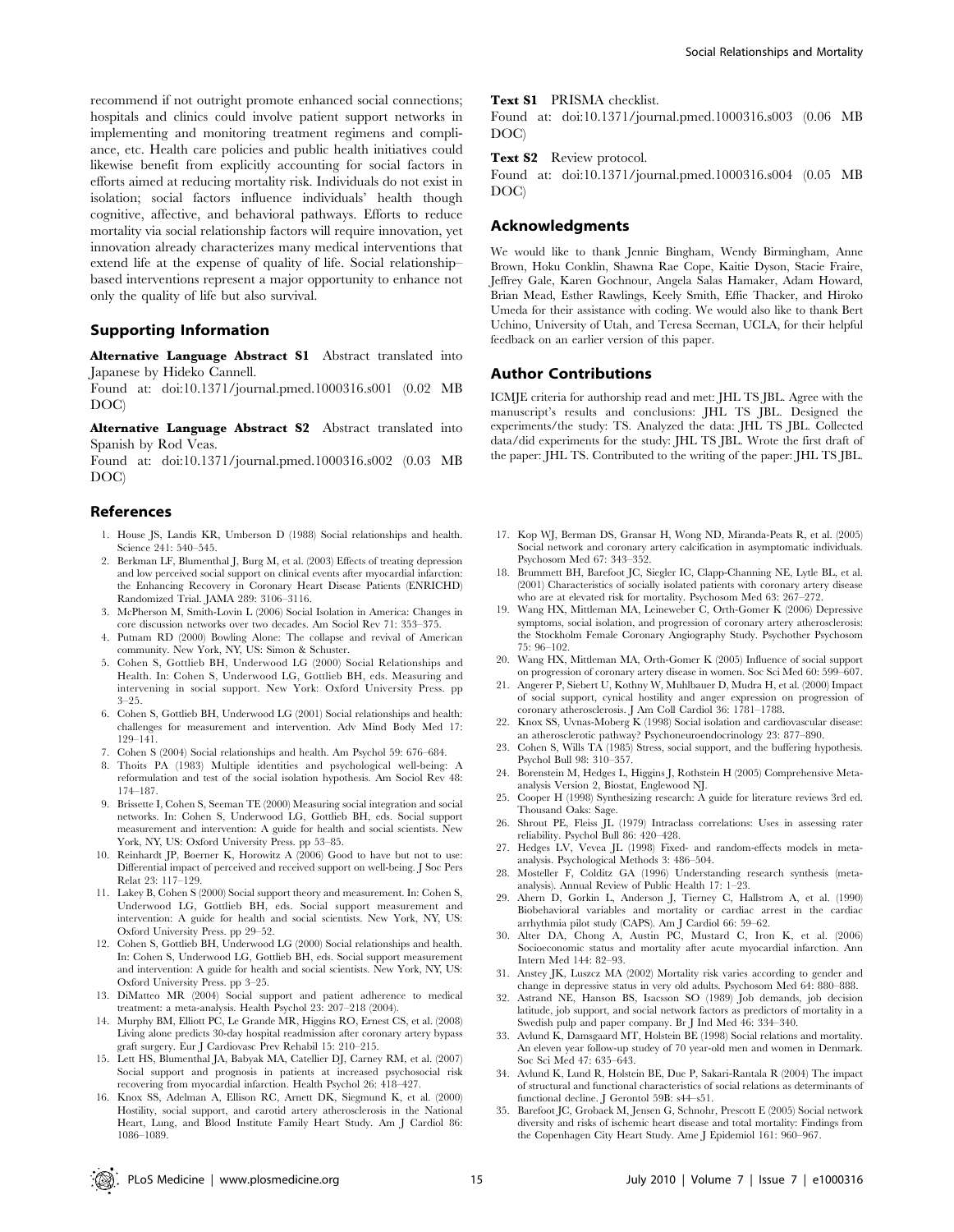- 36. Berkman LF, Syme SL (1979) Social networks, host resistance, and mortality: A nine-year follow-up study of Alameda County residents. Am J Epidemiol 109: 186–204.
- 37. Berkman LF, Melchior M, Chastang JF, Niedhammer I, Leclerc A, et al. (2004) Social integration and mortality: A prospective study of French employees of electricity of France-Gas of France: the GAZEL Cohort. Ame J Epidemiol 159: 167–174.
- 38. Birket-Smith M, Knudsen HC, Nissen J, Blegvad N, Køhler O (1989) Life events and social support in prediction of stroke outcome. Psychother Psychosom 52: 146–150.
- 39. Blazer DG (1982) Social support and mortality in an elderly community population. Am J Epidemiol 115: 684–694.
- 40. Blazer D, Hybels C, Pieper C (2001) The association of depression and mortality in elderly persons: a case for multiple, independent pathways. J Gerontol: Medical Sciences, 56A: M505–M509.
- 41. Bowling A (1989) Who dies after widow(er)hood? A discriminant analysis. Omega 19: 135–153.
- 42. Brown SL, Nesse RM, Vinokur AD, Smith DM (2003) Providing social support may be more beneficial than receiving it: Results from a prospective study of mortality. Psychol Sci 14: 320–327.
- 43. Brummett BH, Mark DB, Siegler IC, Williams RB, Babyak MA, et al. (2005) Perceived social support as a predictor of mortality of coronary patients: Effects of smoking, sedentary behavior, and depressive symptoms. Psychosom Med 67: 40–45.
- 44. Burg MM, Barefoot J, Berkman L, Catellier DJ, Czajkowski S (2005) ENRICHD Investigators. Low perceived social support and post-myocardial infarction prognosis in the enhancing recovery in coronary heart disease clinical trial: The effects of treatment. Psychosom Med 67: 879–888.
- 45. Burns CM, Craft PS, Roder DM (2005) Does emotional support influence survival? Findings from a longitudinal study of patients with advanced cancer. Support Care Cancer 13: 295–302.
- 46. Butow PN, Coates AS, Dunn SM (1999) Psychosocial predictors of survival in Metastatic Melanoma. J Clin Oncol 17: 2256–2263.
- 47. Bygren LO, Konlaan BB, Johansson S (1996) Attendance at cultural events, reading books or periodicals, and making music or singing in a choir as determinants for survival: Swedish interview survey of living conditions. BMJ 313(7072): 1577–1580.
- 48. Case RB, Moss AJ, Case N, McDermott M, Eberly S (1992) Living alone after myocardial infarction. JAMA 267: 515–519.
- 49. Cassileth BR, Walsh WP, Lusk EJ (1988) Psychosocial correlates of cancer survival: A subsequent report 3 to 8 years after cancer diagnosis. J Clin Oncol 6: 1753–1759.
- 50. Ceria CD, Masaki KH, Rodriguez BL, Chen R, Yano K, et al. (2001) The relationship of psychosocial factors to total mortality among older Japanese-American men: The Honolulu Heart Program. J Am Geriatr Soc 49: 725–731.
- 51. Chacko RC, Harper RG, Gotto J (1996) Young J. Psychiatric interview and psychometric predictors of cardiac transplant survival. Am J Psychiatry 153: 1607–1612.
- 52. Christensen AJ, Dornink R, Ehlers SL, Schultz SK (1999) Social Environment and Longevity in Schizophrenia. Psychosom Med 61: 141–145.
- 53. Christensen AJ, Wiebe JS, Smith TW, Turner CW (1994) Predictors of survival among hemodialysis patients: Effect of perceived family support. Health Psychol 13: 521–525.
- 54. Cohen CI, Teresi J, Holmes D (1987) Social networks and mortality in an inner-city elderly population. Int J Aging Hum Dev 24: 257–269.
- 55. Colon EA, Callies AL, Popkin MK, McGlave PB (1991) Depressed mood and other variables related to bone marrow transplantation survival in acute leukemia. Psychosomatics 32: 420–425.
- 56. Cornman JC, Goldman N, Glei DA, Weinstein M, Chang M (2003) Social ties and perceived support: Two dimensions of social relationships and health among the elderly in Taiwan. J Aging Health 15: 616–644.
- 57. Coyne JC, Rohrbaugh MJ, Shoham V, Sonnega JS, Nichlas JM, et al. (2001) Prognostic importance of marital quality for survival of congestive heart failure. Am J Cardiol 88: 526–529.
- 58. Cree M, Sosklone CL, Belseck E, Hornig J, McElhaney JE (2000) Mortality and institutionalization following hip fracture. J Am Geriatr Soc 48: 283–288.
- 59. Cuijpers P (2000) Mortality and depressive symptoms in inhabitants of residential homes. Int J Geriatr Psychiatry 16: 131–138.
- 60. Dalgard OS, Haheim LL (1998) Psychosocial risk factors and mortality: A prospective study with special focus on social support, social participation, and locus of control in Norway. J Epidemiol Community Health 52: 476–481.
- 61. Devins GM, Mann J, Mandin H, Paul LC, Hons RB, et al. (1990) Psychological predictors of survival in end-stage renal disease. J Nerv Ment Dis 178: 127–133.
- 62. Dickens CM, McGowan L, Pervical C, Douglas J, Tomenson B, et al. (2004) Lack of close confidant, but not depression, predicts further cardiac events after myocardial infarction. Heart 90: 518–522.
- 63. Ell K, Nishimoto R, Mediansky L, Mantell J, Hamovitch M (1992) Social relations, social support, and survival among patients with cancer. J Psychosom Res 36: 531–541.
- 64. Eng PM, Rimm EB, Fitzmaurice G, Kawachi I (2002) Social ties and change in social ties in relation to subsequent total and cause-specific mortality and coronary heart disease incidence in men. Ame J Epidemiol 155: 700–709.
- 65. Engedal K (1996) Mortality in the elderly–A 3-year follow-up of an elderly community sample. Int J Geriatr Psychiatry 11: 467–471.
- 66. Farmer IP, Meyer PS, Ramsey DJ, Goff DC, Wear ML, et al. (1996) Higher levels of social support predict greater survival following acute myocardial infarction: The Corpus Christi heart project. Behav Med 22: 59–66.
- 67. Forster LE, Stoller EP (1992) The impact of social support on mortality: A seven-year follow-up of older men and women. J App Gerontol 11: 173–186.
- 68. Frasure-Smith N, Lesperance F, Gravel G, Masson A, Juneau M, et al. (2000) Social support, depression, and mortality during the first year after myocardial infarction. Circulation 101: 1919–1924.
- 69. Frick E, Motzke C, Fischer N, Busch R, Bumeder I (2005) Is perceived social support a predictor of survival from patients undergoing autologous peripheral blood stem cell transplantation? Psychooncology 14: 759–770.
- 70. Fry PS, Debats DL (2006) Sources of life strengths as predictors of late-life mortality and survivorship. Int J Aging Hum Dev 62: 303–334.
- 71. Fuhrer R, Dufouil C, Antonucci TC, Shipley JM, Heimer C, et al. (1999) Psychological disorder and mortality in French older adults: do social relations modify the association? Am J Epidemiol 149: 116–126.
- 72. Funch DP, Marshall J (1983) The role of stress, social support and age in survival from breast cancer. J Psychosom Res 27: 77–83.
- 73. Ganzini L, Smith DM, Fenn DS, Lee MA (1997) Depression and mortality in medically ill older adults. J Am Geriatr Soc 45: 307–312.
- 74. Gellert GA, Maxwell RM, Siegel BS (1993) Survival of breast cancer patients receiving adjunctive psychosocial support therapy: A 10-year follow-up study. J Clin Oncol 11: 66–69.
- 75. Giles LC, Glonek GFV, Luszcz MA, Andrews GR (2004) Effects of social networks on 10 year survival in very old Australians: The Australian longitudinal study of aging. J Epidemiol Community Health 59: 547–579.
- 76. Giraldi T, Rodani MG, Cartel G, Grassi L (1997) Psychosocial factors and breast cancer: A 6-year Italian follow-up study. Psychother Psychosom 66: 229–236.
- 77. Glass TA, Mendes de Leon C, Marottoli RA, Berkman LF (1999) Population based study of social and productive activities as predictors of survival among elderly Americans. BM J 319: 478–483.
- 78. Goldman N, Korenman S, Weinstein R (1995) Marital status and health among the elderly. Soc Sci Med 40: 1717–1730.
- 79. Goodwin JS, Samet JM, Hunt WC (1996) Determinants of Survival in Older Cancer Patients. J Natl Cancer Inst 88: 1031–1038.
- 80. Gorkin L, Schron EB, Brooks MM, Wiklund I, Kellen J, et al. (1993) Psychosocial predictors of mortality in the cardiac arrhythmia suppression trial-1 (CAST-1). Am J Cardiol 71: 263–267.
- 81. Grand A, Grosclaude P, Bocquet H, Pous J, Albarede JL (1990) Disability, psychosocial factors, and mortality among the elderly in a rural French population. J Clin Epidemiol 43: 773–783.
- 82. Greenfield TK, Rehm J, Rogers JD (2002) Effects of depression and social integration on the relationship between alcohol consumption and all-cause mortality. Addiction 97: 29–38.
- 83. Greenwood D, Packham C, Muir K, Madeley R (1995) How do economic status and social support influence survival after initial recovery from acute myocardial infarction? Soc Sci Med 40: 639–647.
- 84. Grodner S, Prewitt LM, Jaworski BA, Myers R, Kaplan R, et al. (1996) The impact of social support in pulmonary rehabilitation of patients with chronic obstructive pulmonary disease. Ann Behav Med 18: 139–145.
- 85. Gustafsson TM, Isacson DGL, Thorslund M (1998) Mortality in elderly men and women in a Swedish municipality. Age Ageing 27: 584–593.
- 86. Hall EM, Johnson JV, Tsou TS (1993) Women, occupation, and risk of cardiovascular morbidity and mortality. Occup Med 8: 709–718.
- 87. Helweg-Larsen M, Kjoller M, Thonig H (2003) Do age and social relations moderate the relationship between self-rated health and mortality among adult Danes. Soc Sci Med 57: 1237–1247.
- 88. Herndon JE, Fleishman S, Kornblith AB, Kosty M, Green MR (1999) Is quality of life predictive of the survival of patients with advanced nonsmall cell lung carcinoma. Cancer 85: 333–340.
- 89. Hill TD, Angel JL, Ellison CG, Angel RJ (2005) Religious attendance and mortality: An 8-year follow-up of older Mexican Americans. J Gerontol 60B: S102–S109.
- 90. Hirdes JP, Forbes WF (1992) The importance of social relationships, socioeconomic status, and health practices with respect to mortality among healthy Ontario males. J Clin Epidemiol 45: 175–182.
- 91. Ho SC (1991) Health and social predictors of mortality in an elderly Chinese cohort. Ame J Epidemiol 133: 907–921.
- 92. House JS, Robbins C, Metzner HL (1982) The association of social relationships and activities with mortality: Prospective evidence from the Tecumseh community health study. Ame J Epidemiol 116: 123–140.
- 93. Hummer RA, Rogers RG, Nam CB, Ellison CG (1999) Religious involvement and U.S. adult mortality. Demography 36: 273–285.
- 94. Iribarren C, Jacobs DR, Kiefe CI, Lewis CE, Matthews KA, et al. (2005) Causes and demographic, medical, lifestyle and psychosocial predictors of premature mortality: The CARDIA study. Soc Sci Med 60: 471–482.
- 95. Irvine J, Basinski A, Baker B, Jandciu S, Paquette M, et al. (1999) Depression and risk of sudden cardiac death after acute myocardial infarction: testing for the confounding effects of fatigue. Psychosom Med 61: 729–737.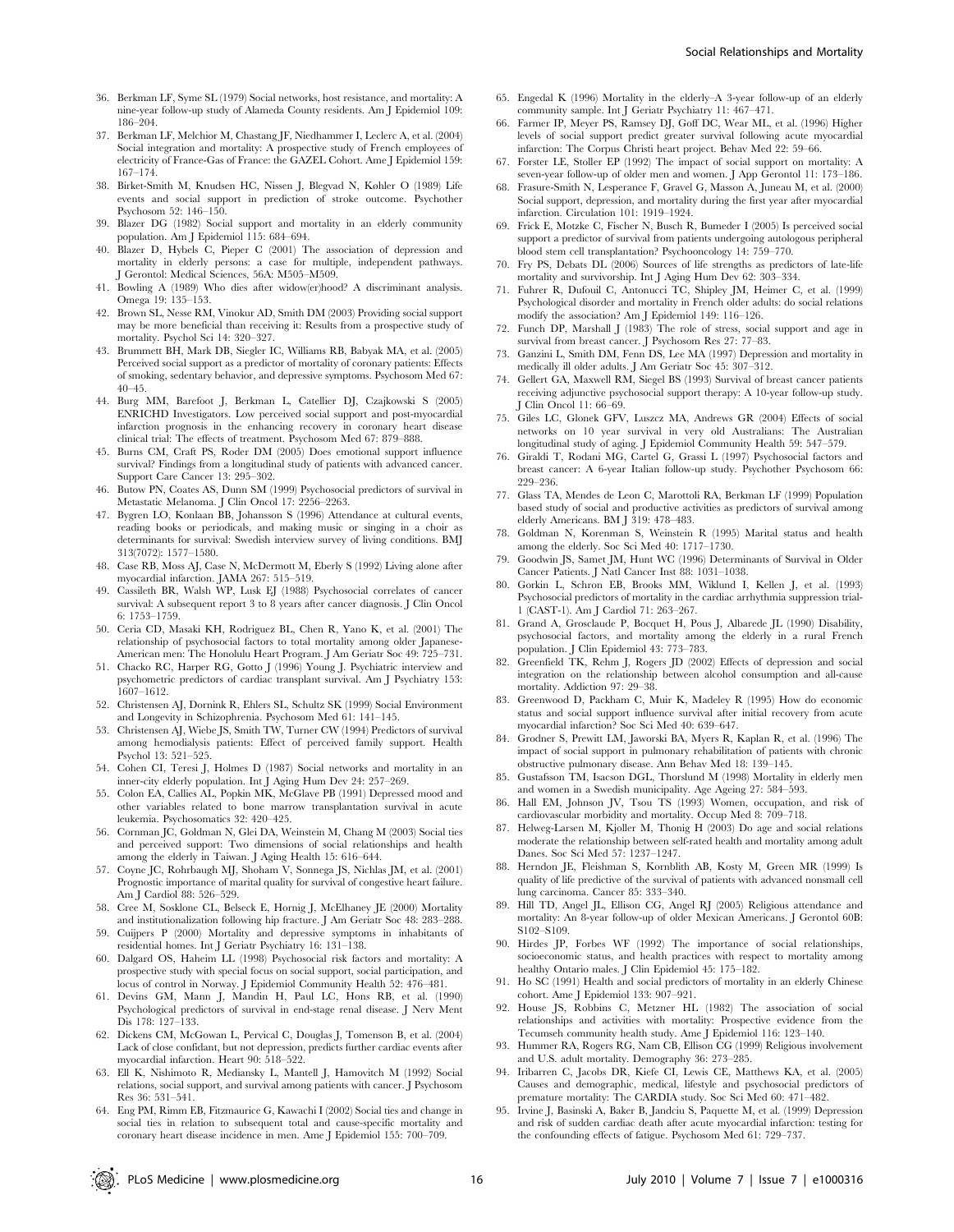- 96. Iwasaki M, Otani T, Sunaga R, Miyazaki H, Xiao L, et al. (2002) Social networks and mortality base on the Komo-ise cohort study in Japan. Int J Epidemiol 31: 1208–1218.
- 97. Johnson JE, Finney JW, Moos RH (2005) Predictors of 5-year mortality following inpatients/residential group treatment of substance use disorders. Addict Behav 30: 1300–1316.
- 98. Johnson JV, Stewart W, Hall EM, Fredlund P, Theorell T (1996) Long-term psychosocial work environment and cardiovascular mortality among Swedish men. Am J Public Health 86: 324–331.
- 99. Jorm AF, Henderson AS, Kay DWK, Jacomb PA (1991) Mortality in relation to dementia, depression, and social integration in an elderly community sample. Int J Geriatr Psychiatry 6: 5-11.
- 100. Juon H, Ensminger ME, Feehan M (1989) Childhood adversity and later mortality in an urban African American cohort. Am J Public Health 93: 2044–2046.
- 101. Jylhä M, Aro S (1989) Social ties and survival among the elderly in Tampere, Finland. Int J Epidemiol 18: 158–173.
- 102. Kaplan GA, Salonen JT, Cohen RD, Brand RJ, Syme SL, et al. (1988) Social connections and mortality from all causes and from cardiovascular disease: Prospective evidence from eastern Finland. Ame J Epidemiol 28: 370–380.
- 103. Kaplan GA, Wilson TW, Cohen RD, Kauhanen J, Wu M, et al. (1994) Social functioning and overall mortality: Prospective evidence from the Kuipio ischemic heart disease risk factor study. Epidemiology 5(5): 495–500.
- 104. Kawachi I, Colditz GA, Ascherio A, Rimm EB, Giovannucci E (1996) A prospective study of social networks in relation to total mortality and cardiovascular disease in men in the USA. J Epidemiol Community Health 50: 245–251.
- 105. Keller BK, Magnuson TM, Cernin PA, Stoner JA, Potter JF (2003) The significance of social network in a geriatric assessment population. Aging Clin Exp Res 15: 512–517.
- 106. Kiely DK, Simon SE, Jones RN, Morris JN (2000) The protective effect of social engagement on mortality in long-term care. J Am Geriatr Soc 48: 1367–1372.
- 107. Kimmel PL, Peterson RA, Weihs KL, Shidler N, Simmens SJ, et al. (2000) Dyadic relationship conflict, gender, and mortality in Urban hemodialysis patients. J Am Soc Nephrol 11(8): 1518–1525.
- 108. Korten AE, Jorm AF, Jaio Z, Letenneur L, Jacomb PA, et al. (1999) Health, cognitive, and psychosocial factors as predictors of mortality in an elderly community sample. J Epidemiol Community Health 53: 83–88.
- 109. Krause N (1997) Received support, anticipated support, social class, and mortality. Res Aging 19: 387–422.
- 110. Krause N (2006) Church-based social support and mortality. J Gerontol 61B(3): S140–S146.
- 111. Kroenke CH, Kubzansky LD, Schernhammer ES, Holmes MD, Kawachi I (2006) Social networks, social support, and survival after breast cancer diagnosis. J Clin Oncol 24: 1105–1111.
- 112. La Cour P, Avlund K, Schultz-Larsen K (2005) Religion and survival in a secular region. A twenty year follow-up of 734 Danish adults born in 1914. Soc Sci Med 62: 157–164.
- 113. Lee M, Rotheram-Borus MJ (2001) Challenges associated with increased survival among parents living with HIV. Am J Public Health 91: 1303–1309.
- 114. Lehto US, Ojanen M, Dyba T, Aromaa A, Kellokumpu-Lehtinen P (2006) Baseline psychosocial predictors of survival in localized breast cancer. Br J Cancer 94: 1245–1252.
- 115. Lennartsson C, Silverstein M (2001) Does engagement with life enhance survival of elderly people in Sweden? The role of social and leisure activities. J Gerentol 56B: S335–S342.
- 116. Ljungquist B, Berg S, Steen B (1995) Prediction of survival in 70-year olds. Arch Gerontol Geriatr 20: 295–307.
- 117. Lund R, Due P, Modvig J, Holstein BE, Damsgaard MT, et al. (2002) Cohabitation and marital status as predictors of mortality–an eight year followup study. Soc Sci Med 55: 673–679.
- 118. Lund R, Modvig J, Due P, Holstein BE (2000) Stability and change in structural social relations as predictor or mortality among elderly women and men. Eur J Epidemiol 16: 1087–1097.
- 119. Lyyra T, Heikkinen R (2006) Perceived social support and mortality in older people. J Gerontol 61B: S147–S152.
- 120. Maier D, Smith J (1999) Psychological predictors of mortality in old age. J Gerontol: Series B: Psychol Scis & Social Sciences 54B: 44–54.
- 121. Malmstrom M, Johansson S, Sundquist J (2001) A hierarchical analysis of longterm illness and mortality in socially deprived areas. Soc Sci Med 3: 265–275.
- 122. McClellan WM, Stanwyck DJ, Anson CA (1993) Social support and subsequent mortality among patients with end-stage renal disease. J Am Soc Nephrol 4: 1028–1034.
- 123. Merlo J, Ostergren P, Mansson N, Hanson BS, Ranstam J (2000) Mortality in elderly men with low psychosocial coping resources using anxiolytic-hypnotic drugs. 1403–4948 28: 294–297.
- 124. Mertens JR, Moos RH, Brennan PL (1996) Alcohol consumption, life context, and coping predict mortality among late-middle-aged drinkers and former drinkers. Alcohol Clin Exp Res 20: 313–319.
- 125. Morris PLP, Robinson RG, Andrzejewski P, Samuels J, Price TR (1993) Association of depression with 10-year post stroke mortality. Am J Psychiatry 150: 124–129.
- 126. Murata C, Kondo T, Hori Y, Miyao D, Tamakoshi K (2005) Effects of social relationships on mortality among the elderly in a Japanese rural area: An 88 month follow-up study. J Epidemiol 15: 78–84.
- 127. Murberg TA, Bru E (2001) Social relationships and mortality in patients with congestive heart failure. J Psychosom Res 51: 521–527.
- 128. Musick MA, House JS, Williams DR (2004) Attendance at religious services and mortality in a national sample. J Health Soc Behav 45: 198–213.
- 129. Nakanishi N, Tatara K (2000) Correlates and prognosis in relation to participation in social activities among older people living in a community in Osaka, Japan. Journal of Clinical Geropsychology 6: 299–307.
- 130. Nordentoft M, Breum L, Munck LK, Nordestgaard AG, Hunding A, Bjaeldager PAL (1993) High mortality by natural and unnatural causes: A 10 year follow up study of patients admitted to a poisoning treatment centre after suicide attempts. Br Med J 306(6893): 1637–1641.
- 131. Olsen RB, Olsen J, Gunner-Svensson F, Waldstrom B (1991) Social networks and longevity: A 14 year follow-up study among elderly in Denmark. Soc Sci Med 33: 1189-1195.
- 132. Oman D, Reed D (1998) Religion and mortality among the communitydwelling elderly. Am J Public Health 88: 1469–1475.
- 133. Orrell M, Butler R, Bebbington P (2000) Social factors and the outcome of dementia. Int J Geriatr Psychiatry 15: 515–520.
- 134. Orth-Gomer K, Johnson JV (1987) Social network interaction and mortality. J Chronic Dis 40: 949–957.
- 135. Orth-Gomer K, Unden AL (1990) Type A behavior, social support, and coronary risk: Interaction and significance for mortality in cardiac patients. Psychosom Med 52: 59–72.
- 136. Ostbye T, Krause KM, Norton MC, Tschanz J, Sanders L (2006) Cache County Investigators, Ten dimensions of health and their relationships with overall self-reported health and survival in a predominately religiously active elderly population: The Cache County memory study. J Am Geriatr Soc 54: 199–209.
- 137. Oxman TE, Freeman DH, Manheimer ED (1995) Lack of social participation or religious strength and comfort as risk factors for death after cardiac surgery in the elderly. Psychosom Med 57: 5–15.
- 138. Parkerson GR, Gutman RA (2000) Health-related quality of life predictors of survival and hospital utilization. Health Care Financ Rev 21: 171–184.
- 139. Pennix BWJH, Tilburg T, Kriegsman DMW, Deeg DJH (1997) Effects of social support and personal coping resources on mortality in older age: The longitudinal aging study Amsterdam. Am J Epidemiol 146: 510–519.
- 140. Rasulo D, Christensen K, Tomassini C (2005) The influence of social relations on mortality in later life: A study on elderly Danish twins. Gerontologist 45: 601–609.
- 141. Reuben DB, Rubenstein LV, Hirsch SH, Hays RD (1992) Value of functional status as a predictor of mortality: Results of a prospective study. Am J Med 93: 663–669.
- 142. Reynolds P, Boyd PT, Blacklow RS, Jackson JS, Greenberg RS (1994) The relationship between social ties and survival among Black and White breast cancer patients. Cancer Epidemiol Biomarkers Prev 1055–9965 3: 252–259.
- 143. Rodriguez-Artalejo F, Guallar-Castillon P, Herrera MC, Otero CM, Chiva MO, et al. (2006) Social network as a predictor of hospital readmission and mortality among older patients with heart failure. J Card Fail 12: 621–627.
- 144. Rosengren A, Orth-Gomer K, Wilhelmsen L (1998) Socioeconomic differences in health indices, social networks and mortality among Swedish men: A study of men born in 1933. Scand J Soc Med 26: 272-280.
- 145. Roy AW, FitzGibbon PA, Haug MM (1996) Social support, household composition, and health behaviors as risk factors for four-year mortality in an urban elderly cohort. J App Gerontol 15: 73–86.
- 146. Rozzini R, Bianchetti A, Franzoni S, Zanettie O, Trabucchi M (1991) Social, functional, and health status influences on mortality: Consideration of a multidimensional inquiry in a large elderly population. J Cross Cult Gerontol 6: 83–90.
- 147. Ruberman W, Weinblatt E, Goldberg JD, Chaudhary BS (1984) Psychosocial influences on mortality after myocardial infarction. N Engl J Med 9: 552–559.
- 148. Rutledge T, Matthews K, Lui L, Stone KL, Cauley JA (2003) Social networks and marital status predict mortality in older women: Prospective evidence from the Study of Osteoporotic Fractures (SOF). Psychosom Med 65: 688–694.
- 149. Rutledge T, Reis SE, Olson M, Owens J, Kelsey SF, et al. (2004) National Heart, Lung, and Blood Institute, Social networks are associated with lower mortality rates among women with suspected coronary disease: the National Heart, Lung, and Blood Institute-sponsored Women's Ischemia Syndrome Evaluation Study. Psychosom Med 66: 882–888.
- 150. Saito-Nakaya K, Nakaya N, Fujimori M, Akizuki N, Yoshikawa E, Kobayakawa M, Nagai K, Nishiwaki N, Tsubono Y, Uchitomi Y (2006) Marital status, social support and survival after curative resection in non-smallcell lung cancer. Cancer Sci 97: 206–213.
- 151. Schoenbach VJ, Kaplan BH, Fredman L, Kleinbaum DG (1986) Social ties and mortality in Evans County, Georgia. Am J Epidemiol 123: 577–591.
- 152. Seeman T, Berkman L, Kohout F, Lacroix A, Glynn R, et al. (1993) Intercommunity variations in the association between social ties and mortality in the elderly: A comparative analysis of three communities. Eur Psychiatry 4: 325–335.
- 153. Shahatahmasebi S, Davies R, Wenger GC (1992) A longitudinal analysis of factors related to survival in old age. Gerontologist 32: 404–413.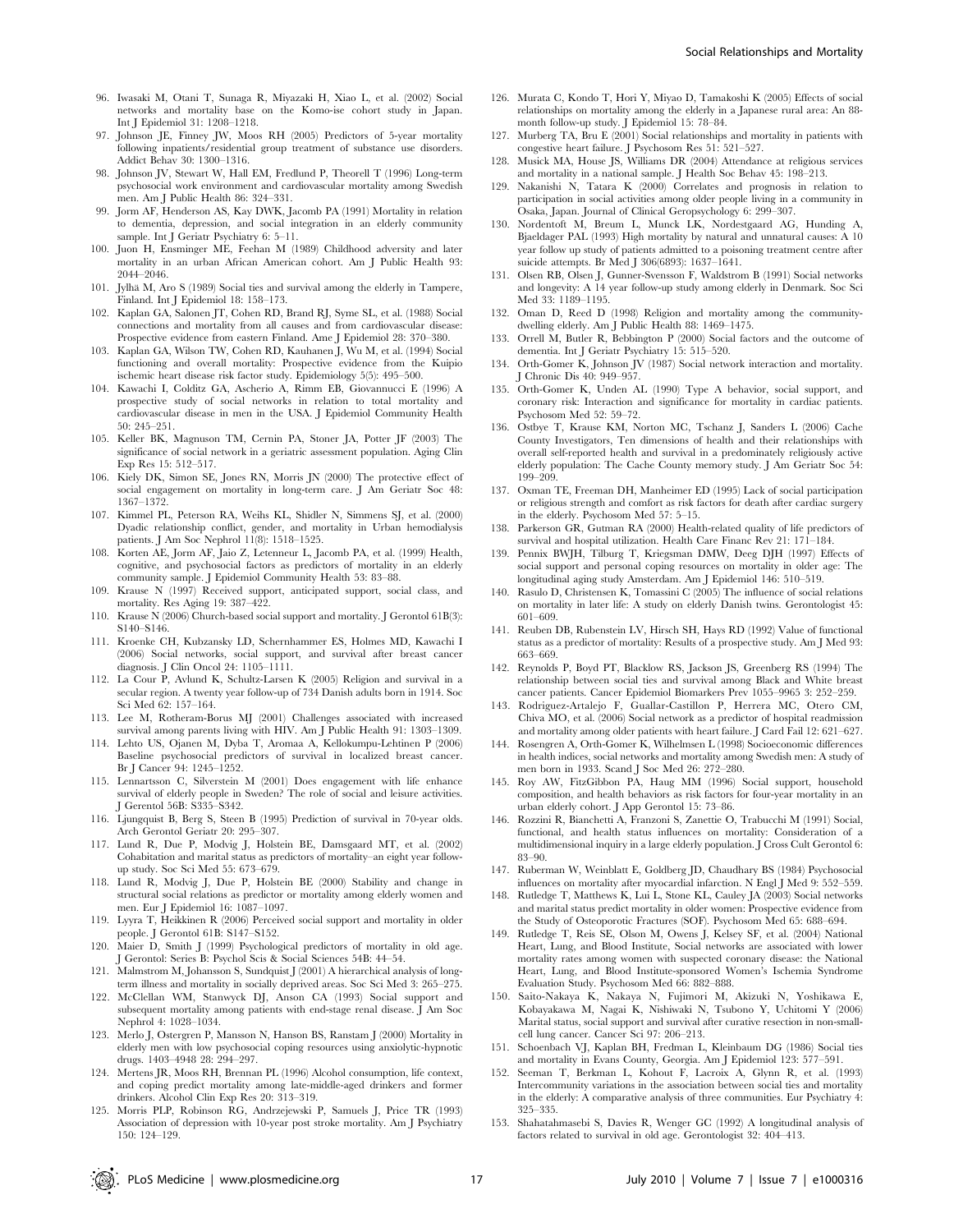- 154. Shmotkin D, Blumstein T, Modan B (2003) Beyond keeping active: Concomitants of being a volunteer in old-old age. Psychol Aging 18: 602–607.
- 155. Shye D, Mullooly JP, Freeborn DK, Pope CR (1995) Gender differences in the relationship between social network support and mortality: A longitudinal study of an elderly cohort. Soc Sci Med 41: 935–947.
- 156. Silverstein M, Bengtson VL (1991) Do close parent-child relations reduce the mortality risk of older parents? J Health Soc Behav 32: 382–395.
- 157. Soler-Vila H, Kasl SV, Jones BA (2003) Prognostic significance of psychosocial factors in African-American and White breast cancer patients: A population based study. Cancer 98: 1299–1308.
- 158. Stavraky KM, Donner AP, Kincade JE, Stewart MA (1988) The effect of psychosocial factors on lung cancer mortality at one year. J Clin Epidemiol 41: 75–82.
- 159. Stek ML, Vinkers DJ, Gussekloo J, Beekman ATF, Van der Mast RC (2005) Is depression in old age fatal only when people feel lonely? The Am J Psychiatry 162: 178–180.
- 160. Sturdy PM, Victor CR, Anderson HR, Bland JM, Butland BK (2002) Psychological, social and health behavior risk factors for deaths certified as asthma: A national case-control study. Thorax 57: 1034–1039.
- 161. Sugisawa H, Liang J, Liu X (1994) Social networks, social support, and mortality among older people in Japan. J Gerontol 49: S3–S13.
- 162. Sun R, Liu Y (2006) Mortality of the oldest old in China: The role of social and solitary customary activities. J Aging Health 18: 37–55.
- 163. Temkin-Greener H, Bajorska A, Peterson DR, Kunitz SJ, Gross D, et al. (2004) Social support and risk-adjusted mortality in a frail, older population. Med Care 42: 779–788.
- 164. Thomas SA, Friedmann E, Wimbush F, Schron E (1997) Psychosocial factors and survival in the Cardiac Arrhythmia Suppression Trial (CAST): A reexamination. Am J Crit Care 6: 116–126.
- 165. Tucker JS, Friedman HS, Wingard DL, Schwartz JE (1996) Marital history at midlife as a predictor of longevity: alternative explanations to the protective effects of marriage. Health Psychol 15: 94–101.
- 166. Vaillant GE, Meyer SE, Mukaamal K, Soldz S (1998) Are social supports in late midlife a cause or a result of successful physical ageing? Psychol Med 28: 1159–1168.
- 167. Vogt TM, Mulloolly DE, Ernst E, Pope CR, Hollis JF (1992) Social networks as predictors of ischemic heart disease, cancer, stroke, and hypertension: incidence, survival, and mortality. J Clin Epidemiol 45: 659–666.
- 168. Walter-Ginzburg A, Blumstein T, Chetrit A, Modan B (2002) Social factors and mortality in old-old in Israel: The CALAS study. J Gerontol 57b: S308–S318.
- 169. Waxler-Morrison N, Hislop G, Mears B, Kan L (1991) Effects of social relationships on survival for women with breast cancer: A prospective study. Soc Sci Med 33: 177–183.
- 170. Weihs KL, Simmens SJ, Mizrahi J, Enright TM, Hunt ME, et al. (2005) Dependable social relationships predict overall survival in stages II and III breast carcinoma patients. J Psychosom Res 59: 299–306.
- 171. Welin C, Lappas G, Wilhelmsen L (2000) Independent importance of psychosocial factors for prognosis after myocardial infarction. J Intern Med 247: 629–639.
- 172. Welin L, Larsson B, Svardsudd K, Tibblin B, Tibblin G (1992) Social network and activities in relation to mortality from cardiovascular diseases, cancer, and other causes: A 12 year follow up of the Study of Men Born in 1913 and 1923. Journal of Epidemiology and Community Health 46: 127–132.
- 173. Wilkins K (2003) Social support and mortality in seniors. Health Rep 14: 21–34.
- 174. Woloshin S, Schwartz LM, Tosteson ANA, Chang CH, Wright B, et al. (1997) Perceived adequacy of tangible social support and health outcomes in patients with coronary artery disease. J Gen Intern Med 12: 613–618.
- 175. Yasuda N, Zimmerman SI, Hawkes W, Fredman L, Hebel JR, et al. (1997) Relation of social network characteristics to 5-year mortality among young-old versus old-old White women in an urban community. Am J Epidemiol 145: 516–523.
- 176. Zuckerman DM, Kasl SV, Ostfeld AM (1984) Psychosocial predictors of mortality among the elderly poor. Am J Epidemiol 19: 410–423.
- 177. Rosenthal, The file drawer problem and tolerance for null results. Psychol Bull 86: 638–641.
- 178. Duval S, Tweedie R (2000) A non-parametric ''trim and fill'' method of accounting for publication bias in meta-analysis. J Am Stat Assoc 95: 89–98.
- 179. Duval S, Tweedie R (2000) Trim and fill: A simple funnel-plot based method of testing and adjusting for publication bias in meta-analysis. Biometrics 56: 455–463.
- 180. Peters JL, Sutton AJ, Jones DR, Abrams KR, Rushton L (2006) Comparison of two methods to detect publication bias in meta-analysis. JAMA 295: 676–680.
- 181. Peters J, Sutton A, Jones D, Abrams K, Rushton L. Contour-enhanced metaanalysis funnel plots help distinguish publication bias from other causes of asymmetry. Journal Of Clinical Epidemiology October 2008;61: 991–996.
- 182. Uchino BN (2006) Social support and health: a review of physiological processes potentially underlying links to disease outcomes. J Behav Med 29: 377–387.
- 183. Samet JM (1990) The 1990 Report of the Surgeon General: The Health Benefits of Smoking Cessation. Am Rev Respir Dis 142: 993–994.
- 184. Friedman HS, Tucker JS, Schwartz JE, Tomlinson-Keasey C, Martin LR (1995) Psychosocial and behavioral predictors of longevity: The aging and death of the 'Termites'. Am Psychol 50: 69–78.
- 185. Tucker JS, Friedman HS, Wingard DL, Schwartz JE (1996) Marital history at midlife as a predictor of longevity: Alternative explanations to the protective effect of marriage. Health Psychol 15: 94–101.
- 186. Coyne JC, Rohrbaugh MJ, Shoham V, Sonnega JS, Nicklas JM (2001) Prognostic importance of marital quality for survival of congestive heart failure. Am J Cardiol 88: 526–529.
- 187. Eaker ED, Sullivan LM, Kelly-Hayes M, D'Agostino Sr RB, Benjamin EJ (2007) Marital status, marital strain, and risk of coronary heart disease or total mortality: the Framingham Offspring Study. Psychosom Med 69: 509–513.
- 188. Rothman KJ, Greenland S, Lash TL (2008) Modern Epidemiology. Philadelphia: Lippincott Williams & Wilkins.
- 189. Uchino BN, Cacioppo JT, Kiecolt-Glaser JK (1996) The relationship between social support and physiological processes: A review with emphasis on underlying mechanisms and implications for health. Psychol Bull 119: 488–531.
- 190. Rozanski A, Blumenthal JA, Kaplan J (1999) Impact of psychological factors on the pathogenesis of cardiovascular disease and implications for therapy. Circulation 99: 2192–2217.
- 191. Cohen S (1988) Psychosocial models of the role of social support in the etiology of physical disease. Health Psychol 7: 269–297.
- 192. Uchino BN, Holt-Lunstad J, Uno D, Campo R, Reblin M (2007) The Social Neuroscience of Relationships: An Examination of Health-Relevant Pathways. Social neuroscience: Integrating biological and psychological explanations of social behavior. New York, NY, US: Guilford Press. pp 474–492.
- 193. Uchino BN, Uno D, Holt-Lunstad J (1999) Social support, physiological processes, and health. Curr Dir Psychol Sci 8: 145–148.
- 194. Lutgendorf SK, Sood AK, Anderson B, McGinn S, Maiseri H (2005) Social support, psychological distress, and natural killer cell activity in ovarian cancer. J Clin Oncol 23: 7105–7113.
- 195. Miyazaki T, Ishikawa T, Nakata A, Sakurai T, Miki A (2005) Association between perceived social support and Th1 dominance. Biol Psychol 70: 30–37 (2005).
- 196. Moynihan JA, Larson MR, Treanor J, Duberstein PR, Power A (2004) Psychosocial factors and the response to influenza vaccination in older adults. Psychosom Med 66: 950–953.
- 197. Cohen S, Doyle WJ, Skoner DP, Rabin BS, Gwaltney Jr. JM (1997) Social ties and susceptibility to the common cold. JAMA 277: 1940–1944.
- 198. Kiecolt-Glaser JK, Loving TJ, Stowell JR, Malarkey WB, Lemeshow S (2005) Hostile marital interactions, proinflammatory cytokine production, and wound healing. Arch Gen Psychiatry 62: 1377–1384.
- 199. Spiegel D, Bloom JR, Kraemer H, Gottheil E (1989) Psychological support for cancer patients. Lancet 2(8677): 1447.
- 200. Altman DG (1995) Sustaining interventions in community systems: On the relationship between researchers and communities. Health Psychology 14: 526–536.
- 201. Spitz RA (1945) Hospitalism: An inquiry into the genesis of psychiatric conditions in early childhood. Psychoanalytic Study of the Child 1: 53–74.
- 202. Bowlby J (1951) Maternal care and mental health. Geneva: WHO.
- 203. Provence SA, Lipton RC (1962) Infants in institutions. New York: International Universities Press.
- 204. UNICEF. Children at risk in Central and Eastern Europe: Perils and promises Florence, Italy: United Nations Children's Fund, International Child Development Centre. (1997).
- 205. Shavelle RM, Paculdo DR, Strauss DJ, Kush SJ (2008) Smoking habit and mortality: a meta-analysis. J Insur Med 40: 170–178.
- 206. Critchley JA, Capewell S (2003) Mortality risk reduction associated with smoking cessation in patients with coronary heart disease: a systematic review. JAMA 290: 86–97.
- 207. Holman CD, English DR, Milne E, Winter MG (1996) Meta-analysis of alcohol and all-cause mortality: a validation of NHMRC recommendations. Med J Aust 164: 141–145.
- 208. Fine MJ, Smith MA, Carson CA, Meffe F, Sankey SS, et al. (1994) Efficacy of pneumococcal vaccination in adults. A meta-analysis of randomized controlled trials. Arch Intern Med 154: 2666–2677.
- 209. Taylor RS, Brown A, Ebrahim S, Jolliffe J, Noorani H, et al. (2004) Exercisebased rehabilitation for patients with coronary heart disease: systematic review and meta-analysis of randomized controlled trials. Am J Med 116: 682–692.
- 210. Katzmarzyk PT, Janssen I, Ardern CI (2003) Physical inactivity, excess adiposity and premature mortality. Obes Rev 4: 257–290.
- 211. Insua JT, Sacks HS, Lau TS, Lau J, Reitman D, et al. (1994) Drug treatment of hypertension in the elderly: a meta-analysis. Ann Intern Med 121: 355–362.
- 212. Schwartz J (1994) Air pollution and daily mortality: a review and meta analysis. Environ Res 64: 36–52.
- 213. Barrera M, Sandler I, Ramsay T (1981) Preliminary development of a scale of social support: Studies on college students. Am J Commun Psychol 9: 435–441.
- 214. Dunkel-Schetter C, Folkman S, Lazarus R (1987) Correlates of social support receipt. J Pers Soc Psychol 53: 71–80.
- 215. Dunkel-Schetter C, Feinstein L, Call J (1987) UCLA Social Support Inventory. Unpublished manuscript, University of California, Los Angeles.
- 216. Vaux A, Riedel S, Stewart D (1987) Models of social support: The social support behaviors (SS-B) scale. Am J Commun Psychol 15: 209–237.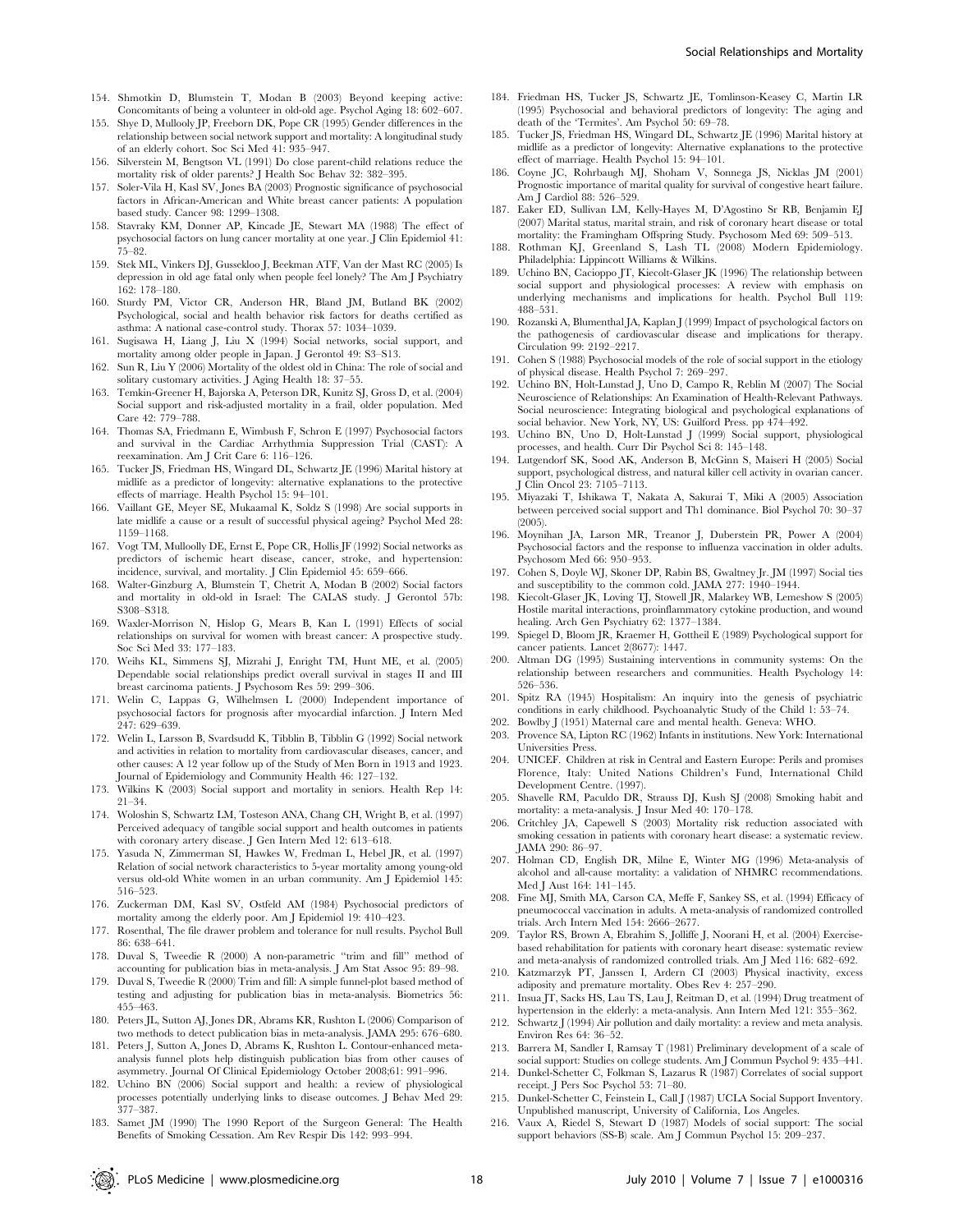- 217. Seeman TE, Berkman LF (1988) Structural characteristics of social support networks and their relationship with social support in the elderly: Who provides support. Soc Sci Med 26: 737–794.
- 218. Hanson BS, Ostergren P-O, Elmstahl S, Isacsson S-O, Ranstam J (1997) Reliability and validity assessments of measures of social networks, social support and control — results from the Malmo Shoulder and Neck Study. Scand J Soc Med 25: 249–257.
- 219. Sarason IG, Levine HM, Basham RB, Sarason BR (1983) Assessing social support: The social support questionnaire. J Pers Soc Psychol 44: 217–139.
- 220. Cohen S, Hoberman HM (1983) Positive events and social support as buffers of life change stress. J Appl Soc Psychol 13: 99–125.
- 221. De Jong-Gierveld J, Kamphuis F (1985) The development of a Rasch-type loneliness scale. Appl Psych Meas 9: 289–299.
- 222. Russell D, Peplau LA, Cutrona CE (1980) The revised UCLA Loneliness Scale: Concurrent and discriminant validity evidence. J Pers Soc Psychol 39: 472–480.
- 223. Kahn RL, Antonucci TC (1980) Convoys over the life course: Attachment, roles and social support. In Life span development and behavior Baltes PB, Brim 0, eds. New York, NY: Academic Press. pp 253-286.
- 224. Hirsch BJ (1979) Psychological dimensions of social networks: A multi-method analysis. Am J Commun Psychol. pp 163–277.
- 225. Hanson BS, Ostergren P-O, Elmstahl S, Isacsson S-O, Ranstam J (1997) Reliability and validity assessments of measures of social networks, social support and control — results from the Malmo Shoulder and Neck Study. Scand J Soc Med 25: 249–257.
- 226. Cohen S (1991) Social supports and physical health. In: Greene AL, Cummings M, Karraker KH, eds. Life-Span Developmental Psychology: Perspectives on Stress and Coping. Hillsdale, NJ: Erlbaum Associates.
- 227. Cohen S, Doyle WJ, Skoner DP, Rabin BS, Gwaltney JM (1997) Social ties and susceptibility to the common cold. JAMA 277: 1940–1944.
- 228. Kahn RL, Antonucci TC (1984) Social supports of the elderly: Family, friends, professionals (Refort No. AGO 01632). Bethesda, MD: National Institute on Aging.
- 229. Donald CA, Ware JE (1984) The measurement of social support. Res Commun Mental Health 4: 334–335.